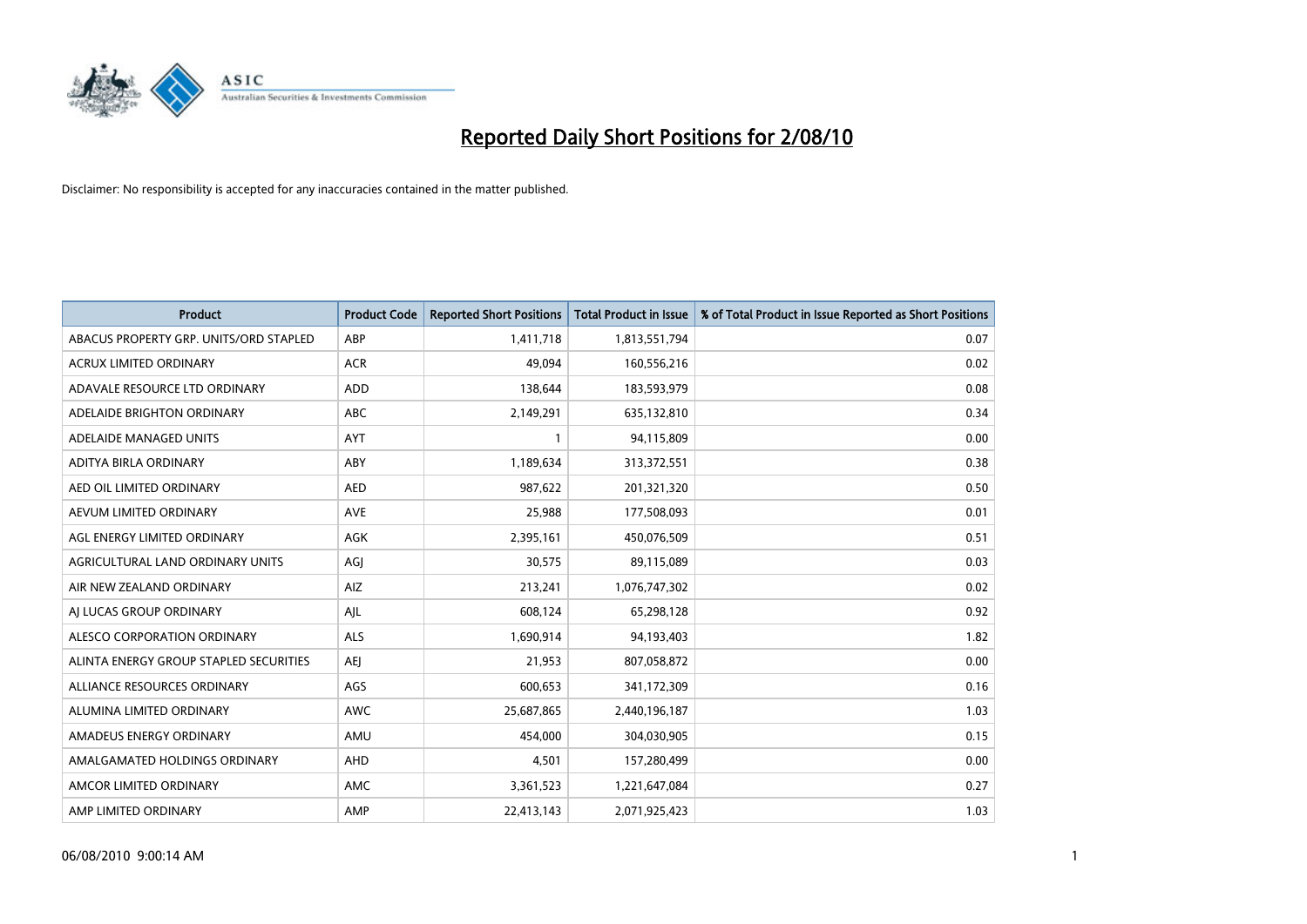

| <b>Product</b>                          | <b>Product Code</b> | <b>Reported Short Positions</b> | Total Product in Issue | % of Total Product in Issue Reported as Short Positions |
|-----------------------------------------|---------------------|---------------------------------|------------------------|---------------------------------------------------------|
| ANDEAN RESOURCES LTD ORDINARY           | <b>AND</b>          | 140,893                         | 471,382,867            | 0.03                                                    |
| ANGLOGOLD ASHANTI CDI 5:1               | AGG                 | 503                             | 89,207,765             | 0.00                                                    |
| ANSELL LIMITED ORDINARY                 | <b>ANN</b>          | 1,863,383                       | 131,577,652            | 1.41                                                    |
| ANZ BANKING GRP LTD ORDINARY            | ANZ                 | 5,759,545                       | 2,559,171,046          | 0.17                                                    |
| APA GROUP STAPLED SECURITIES            | APA                 | 4,186,282                       | 542,318,629            | 0.78                                                    |
| APEX MINERALS NL ORDINARY               | <b>AXM</b>          | 885,146                         | 3,317,819,909          | 0.03                                                    |
| APN EUROPEAN RETAIL UNITS STAPLED SEC.  | <b>AEZ</b>          | 11,832                          | 544,910,660            | 0.00                                                    |
| APN NEWS & MEDIA ORDINARY               | <b>APN</b>          | 11,110,161                      | 598,823,853            | 1.85                                                    |
| APOLLO GAS LIMITED ORDINARY             | <b>AZO</b>          | 71,180                          | 83,488,660             | 0.09                                                    |
| AQUARIUS PLATINUM. ORDINARY             | <b>AOP</b>          | 4,225,472                       | 463,070,936            | 0.91                                                    |
| AQUILA RESOURCES ORDINARY               | <b>AQA</b>          | 1,377,422                       | 322,273,136            | 0.40                                                    |
| ARAFURA RESOURCE LTD ORDINARY           | <b>ARU</b>          | 11,939                          | 290,640,342            | 0.00                                                    |
| ARDENT LEISURE GROUP STAPLED SECURITIES | AAD                 | 44,669                          | 309,109,468            | 0.02                                                    |
| ARISTOCRAT LEISURE ORDINARY             | ALL                 | 16,408,623                      | 533,379,348            | 3.10                                                    |
| <b>ARROW ENERGY ORDINARY</b>            | <b>AOE</b>          | 285,703                         | 734,120,686            | 0.04                                                    |
| ASCIANO GROUP STAPLED SECURITIES        | <b>AIO</b>          | 22,379,776                      | 2,926,103,883          | 0.76                                                    |
| ASG GROUP LIMITED ORDINARY              | ASZ                 | 37,398                          | 151,836,046            | 0.02                                                    |
| ASPEN GROUP ORD/UNITS STAPLED           | <b>APZ</b>          | 414,883                         | 579,980,076            | 0.06                                                    |
| ASTRO JAP PROP GROUP STAPLED SECURITIES | AJA                 | 42,213                          | 508,212,161            | 0.01                                                    |
| ASX LIMITED ORDINARY                    | ASX                 | 2,577,027                       | 173,576,316            | 1.48                                                    |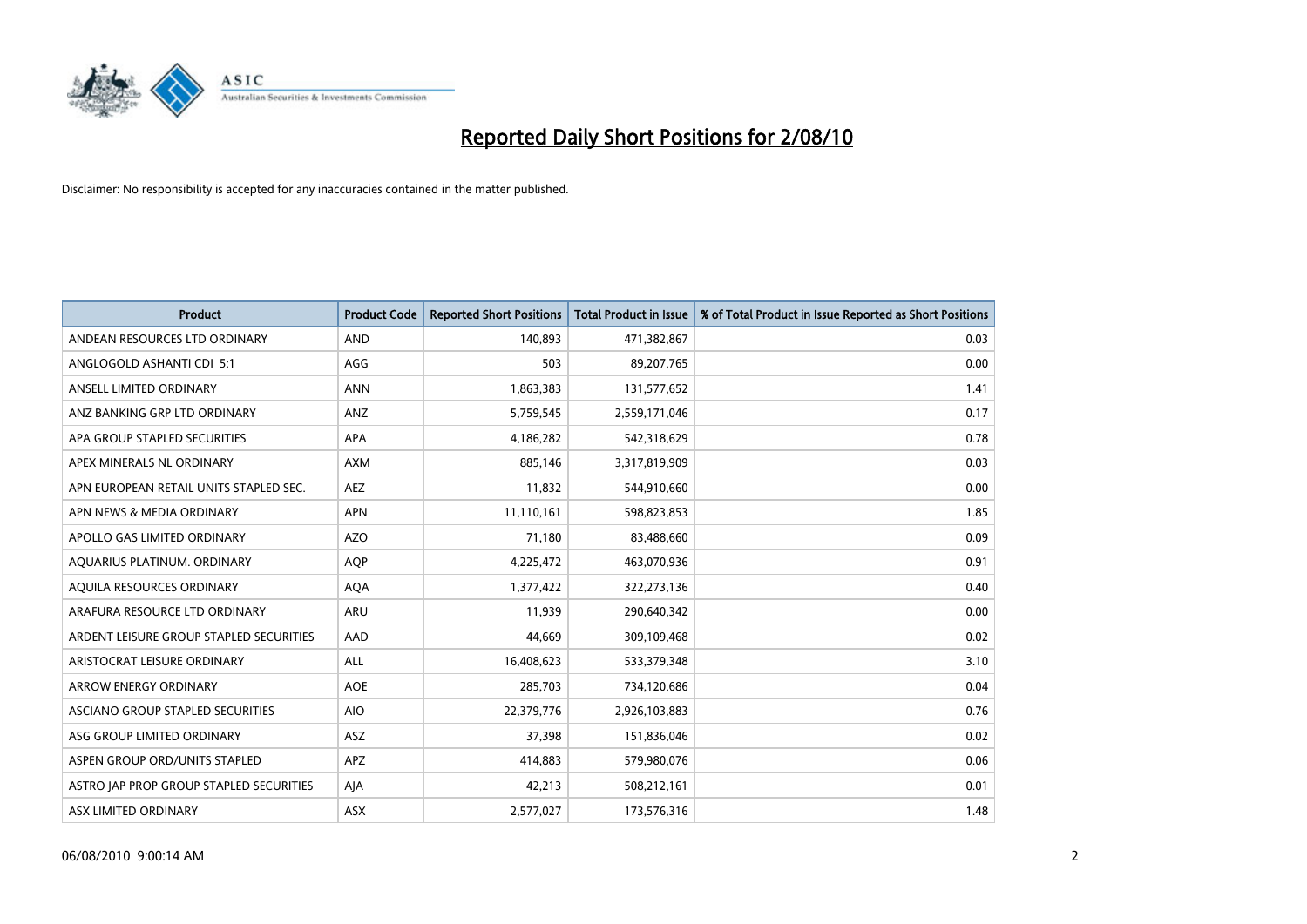

| <b>Product</b>                       | <b>Product Code</b> | <b>Reported Short Positions</b> | <b>Total Product in Issue</b> | % of Total Product in Issue Reported as Short Positions |
|--------------------------------------|---------------------|---------------------------------|-------------------------------|---------------------------------------------------------|
| ATLAS IRON LIMITED ORDINARY          | <b>AGO</b>          | 15,994,531                      | 473,773,816                   | 3.35                                                    |
| AUCKLAND INTERNATION ORDINARY        | AIA                 | 54                              | 1,310,392,831                 | 0.00                                                    |
| <b>AURORA OIL &amp; GAS ORDINARY</b> | <b>AUT</b>          | 275,000                         | 275,350,342                   | 0.10                                                    |
| AUROX RESOURCES ORDINARY             | <b>AXO</b>          | 2                               | 196,044,413                   | 0.00                                                    |
| AUSDRILL LIMITED ORDINARY            | ASL                 | 136,869                         | 254,290,140                   | 0.05                                                    |
| AUSENCO LIMITED ORDINARY             | <b>AAX</b>          | 3,265,924                       | 122,427,576                   | 2.66                                                    |
| <b>AUSTAL LIMITED ORDINARY</b>       | ASB                 | 265,249                         | 188,069,638                   | 0.13                                                    |
| AUSTAR UNITED ORDINARY               | <b>AUN</b>          | 11,536,680                      | 1,260,030,198                 | 0.91                                                    |
| AUSTBROKERS HOLDINGS ORDINARY        | <b>AUB</b>          | 2                               | 52,736,987                    | 0.00                                                    |
| AUSTEREO GROUP LTD. ORDINARY         | AEO                 | 162,897                         | 344,798,708                   | 0.05                                                    |
| AUSTIN ENGINEERING ORDINARY          | ANG                 | 8,821                           | 69,414,403                    | 0.01                                                    |
| AUSTRALAND PROPERTY STAPLED SECURITY | <b>ALZ</b>          | 307,471                         | 576,837,197                   | 0.06                                                    |
| AUSTRALIAN AGRICULT. ORDINARY        | AAC                 | 3,012,539                       | 264,264,459                   | 1.14                                                    |
| AUSTRALIAN EDUCATION UNITS           | <b>AEU</b>          | 625,000                         | 134,973,383                   | 0.46                                                    |
| AUSTRALIAN INFRASTR, UNITS/ORDINARY  | <b>AIX</b>          | 419,413                         | 620,733,944                   | 0.06                                                    |
| AUSTRALIAN MINES LTD ORDINARY        | <b>AUZ</b>          | 1,400,000                       | 6,981,662,168                 | 0.02                                                    |
| AUSTRALIAN PHARM. ORDINARY           | API                 | 469,108                         | 488,115,883                   | 0.09                                                    |
| AVEXA LIMITED ORDINARY               | <b>AVX</b>          | 243,657                         | 847,688,779                   | 0.03                                                    |
| AVOCA RESOURCES ORDINARY             | <b>AVO</b>          | 11,945,980                      | 290,592,011                   | 4.11                                                    |
| AWB LIMITED ORDINARY                 | AWB                 | 7,588,732                       | 817,304,356                   | 0.91                                                    |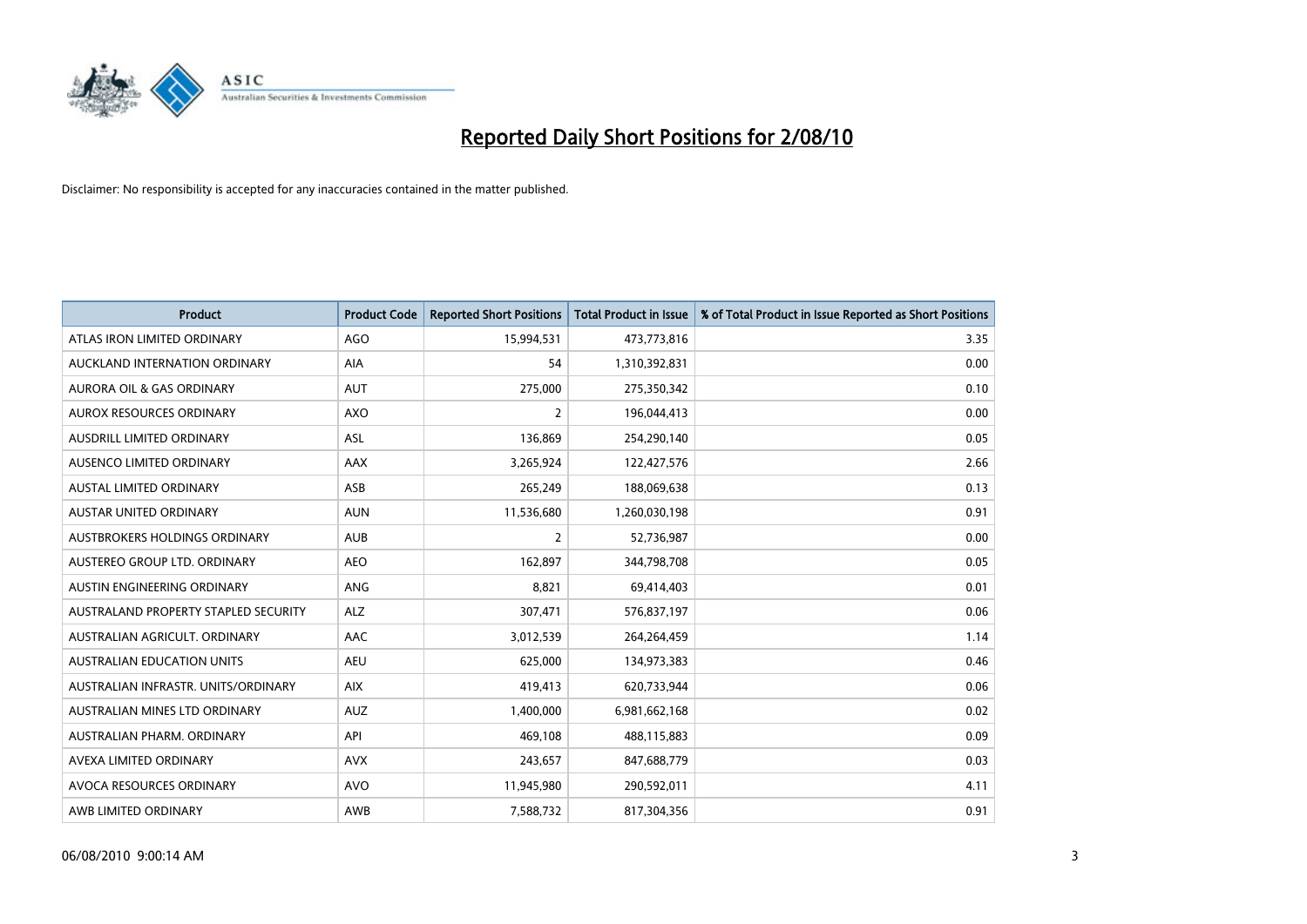

| <b>Product</b>                       | <b>Product Code</b> | <b>Reported Short Positions</b> | Total Product in Issue | % of Total Product in Issue Reported as Short Positions |
|--------------------------------------|---------------------|---------------------------------|------------------------|---------------------------------------------------------|
| AWE LIMITED ORDINARY                 | <b>AWE</b>          | 1,388,461                       | 521,871,941            | 0.26                                                    |
| AXA ASIA PACIFIC ORDINARY            | <b>AXA</b>          | 242,810                         | 2,067,095,545          | 0.00                                                    |
| BANK OF QUEENSLAND. ORDINARY         | <b>BOO</b>          | 403,938                         | 215,681,127            | 0.19                                                    |
| <b>BANNERMAN RESOURCES ORDINARY</b>  | <b>BMN</b>          | 299,079                         | 201,710,934            | 0.15                                                    |
| <b>BASS STRAIT OIL CO ORDINARY</b>   | <b>BAS</b>          | 1.482                           | 291,030,250            | 0.00                                                    |
| <b>BATAVIA MINING ORDINARY</b>       | <b>BTV</b>          | 2,500                           | 153,032,145            | 0.00                                                    |
| <b>BAUXITE RESOURCE LTD ORDINARY</b> | <b>BAU</b>          | 44.797                          | 234,379,896            | 0.02                                                    |
| BEACH ENERGY LIMITED ORDINARY        | <b>BPT</b>          | 3,107,288                       | 1,092,548,972          | 0.29                                                    |
| BENDIGO AND ADELAIDE ORDINARY        | <b>BEN</b>          | 2,222,074                       | 354,475,517            | 0.62                                                    |
| BENDIGO MINING LTD ORDINARY          | <b>BDG</b>          | 4,536,543                       | 509,712,735            | 0.88                                                    |
| BERKELEY RESOURCES ORDINARY          | <b>BKY</b>          | 5.069                           | 136,090,319            | 0.00                                                    |
| <b>BHP BILLITON LIMITED ORDINARY</b> | <b>BHP</b>          | 31,767,343                      | 3,356,081,497          | 0.92                                                    |
| <b>BILLABONG ORDINARY</b>            | <b>BBG</b>          | 6,081,540                       | 253,122,552            | 2.42                                                    |
| <b>BIOTA HOLDINGS ORDINARY</b>       | <b>BTA</b>          | 1,571,266                       | 179,244,153            | 0.88                                                    |
| <b>BISALLOY STEEL ORDINARY</b>       | <b>BIS</b>          | 84,480                          | 216,455,965            | 0.04                                                    |
| BKI INVESTMENT LTD ORDINARY          | BKI                 | 508                             | 418,566,158            | 0.00                                                    |
| <b>BLACKTHORN RESOURCES ORDINARY</b> | <b>BTR</b>          | 35,848                          | 106,885,300            | 0.03                                                    |
| BLUESCOPE STEEL LTD ORDINARY         | <b>BSL</b>          | 6,349,286                       | 1,823,322,017          | 0.33                                                    |
| <b>BOART LONGYEAR ORDINARY</b>       | <b>BLY</b>          | 2,709,907                       | 461,163,412            | 0.57                                                    |
| <b>BOOM LOGISTICS ORDINARY</b>       | <b>BOL</b>          | 363.992                         | 460,795,156            | 0.08                                                    |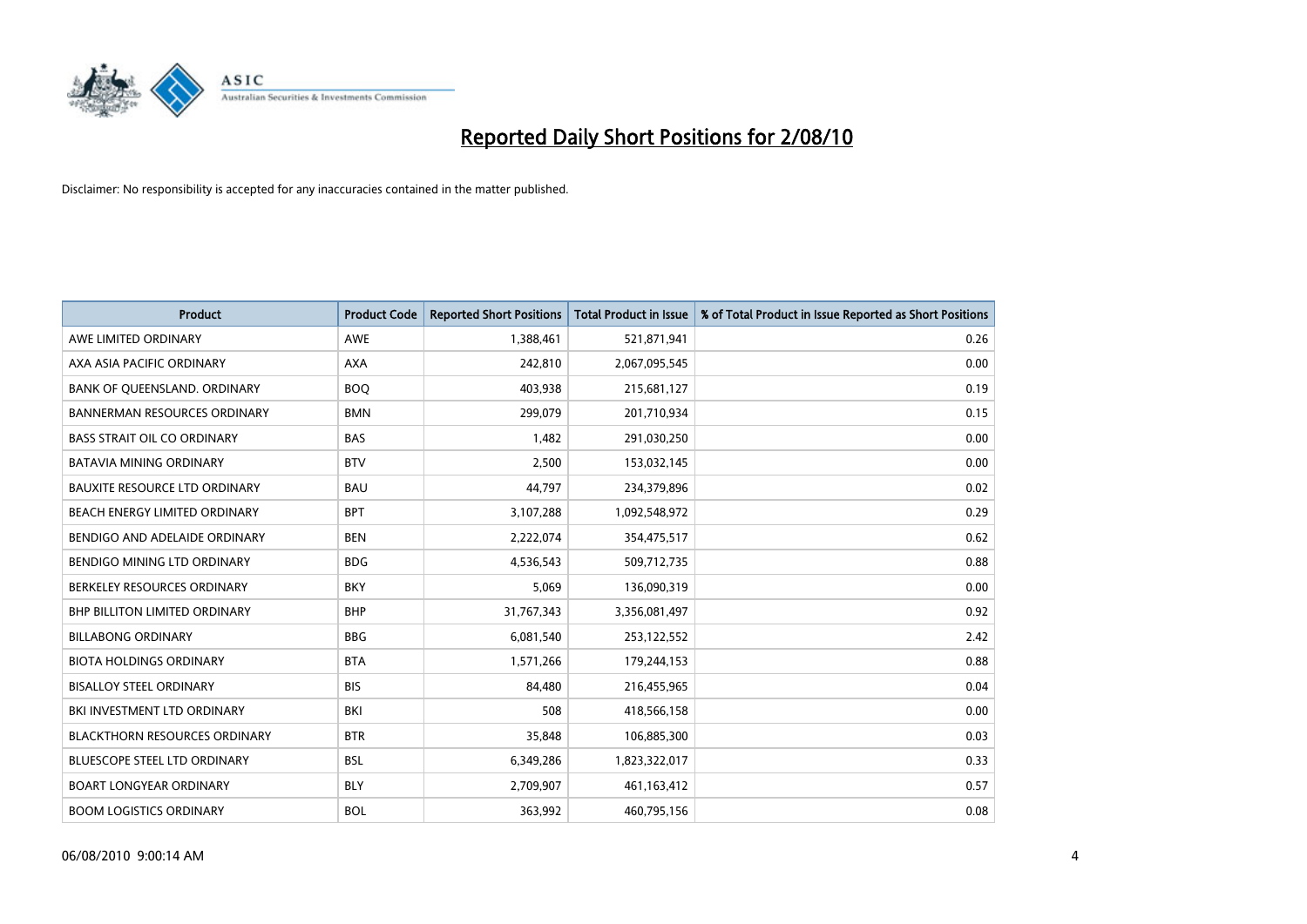

| <b>Product</b>                           | <b>Product Code</b> | <b>Reported Short Positions</b> | <b>Total Product in Issue</b> | % of Total Product in Issue Reported as Short Positions |
|------------------------------------------|---------------------|---------------------------------|-------------------------------|---------------------------------------------------------|
| <b>BORAL LIMITED, ORDINARY</b>           | <b>BLD</b>          | 17,062,827                      | 667,285,171                   | 2.53                                                    |
| BOTSWANA METALS LTD ORDINARY             | <b>BML</b>          | 7.000                           | 106,087,760                   | 0.01                                                    |
| <b>BOW ENERGY LIMITED ORDINARY</b>       | <b>BOW</b>          | 3,031,723                       | 280,607,187                   | 1.08                                                    |
| <b>BRADKEN LIMITED ORDINARY</b>          | <b>BKN</b>          | 431,962                         | 138,747,494                   | 0.30                                                    |
| <b>BRAMBLES LIMITED ORDINARY</b>         | <b>BXB</b>          | 7,272,949                       | 1,422,229,707                 | 0.50                                                    |
| BRAVURA SOLUTIONS ORDINARY               | <b>BVA</b>          | 1,252,779                       | 648,127,461                   | 0.19                                                    |
| <b>BREVILLE GROUP LTD ORDINARY</b>       | <b>BRG</b>          | 2.740                           | 129,515,322                   | 0.00                                                    |
| <b>BRICKWORKS LIMITED ORDINARY</b>       | <b>BKW</b>          | 20,395                          | 147,235,904                   | 0.01                                                    |
| <b>BROCKMAN RESOURCES ORDINARY</b>       | <b>BRM</b>          | 189,982                         | 141,488,151                   | 0.11                                                    |
| BT INVESTMENT MNGMNT ORDINARY            | <b>BTT</b>          | 12,436                          | 160,000,000                   | 0.01                                                    |
| <b>BUNNINGS WAREHOUSE ORDINARY UNITS</b> | <b>BWP</b>          | 343,572                         | 420,711,773                   | 0.09                                                    |
| <b>BURU ENERGY ORDINARY</b>              | <b>BRU</b>          | 171,612                         | 182,769,813                   | 0.09                                                    |
| CABCHARGE AUSTRALIA ORDINARY             | CAB                 | 1,523,126                       | 120,437,014                   | 1.26                                                    |
| CALTEX AUSTRALIA ORDINARY                | <b>CTX</b>          | 6,929,162                       | 270,000,000                   | 2.56                                                    |
| CAMPBELL BROTHERS ORDINARY               | <b>CPB</b>          | 387,720                         | 63,517,495                    | 0.62                                                    |
| CAPE LAMBERT RES LTD ORDINARY            | <b>CFE</b>          | 295,063                         | 593,166,467                   | 0.05                                                    |
| <b>CARBON ENERGY ORDINARY</b>            | <b>CNX</b>          | 600,135                         | 609,497,650                   | 0.09                                                    |
| CARDNO LIMITED ORDINARY                  | CDD                 | 436,343                         | 90,510,461                    | 0.48                                                    |
| CARNARVON PETROLEUM ORDINARY             | <b>CVN</b>          | 1,465,618                       | 686,759,634                   | 0.21                                                    |
| <b>CARNEGIE WAVE ENERGY ORDINARY</b>     | <b>CWE</b>          | 83.000                          | 565,237,627                   | 0.01                                                    |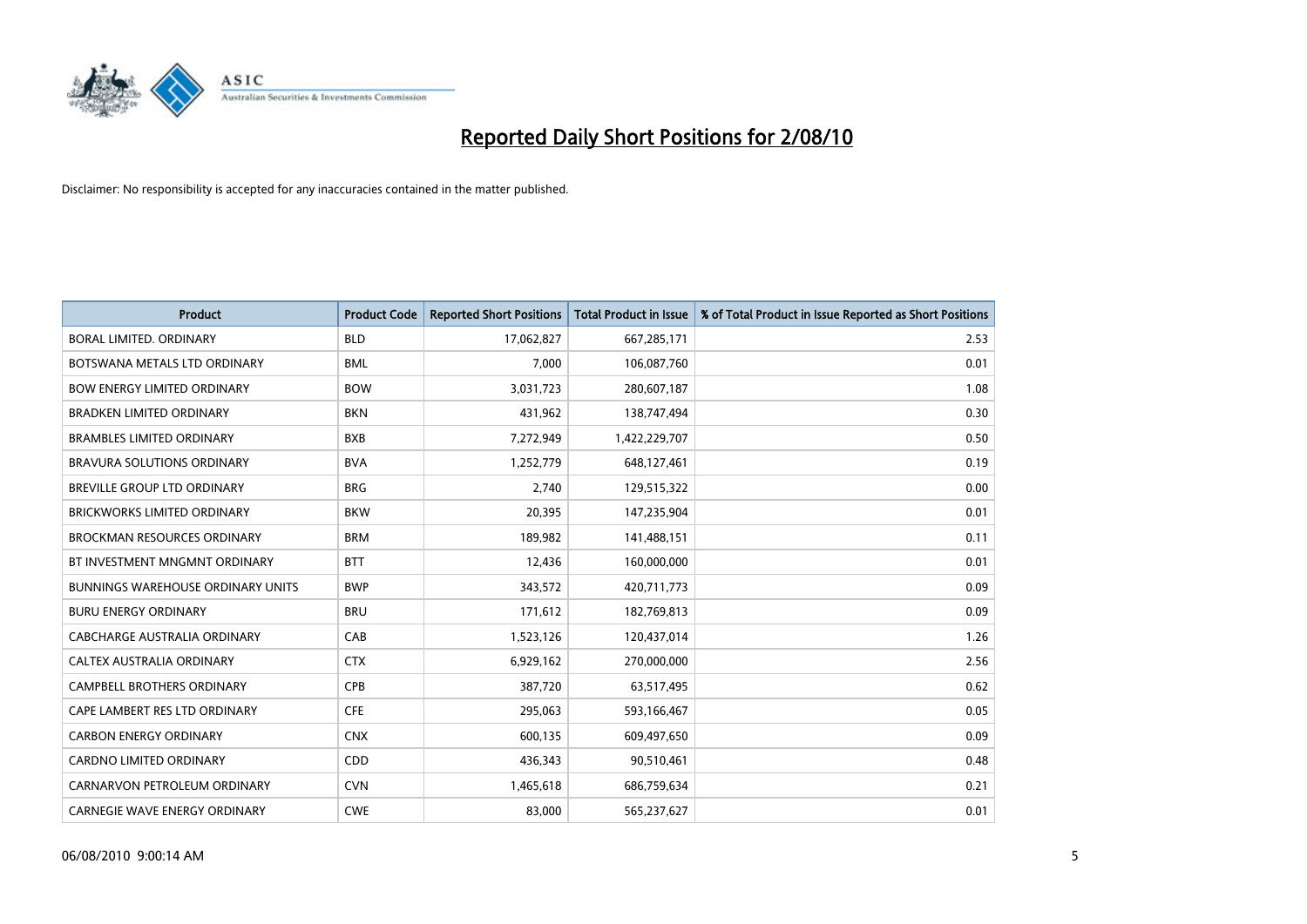

| <b>Product</b>                                | <b>Product Code</b> | <b>Reported Short Positions</b> | <b>Total Product in Issue</b> | % of Total Product in Issue Reported as Short Positions |
|-----------------------------------------------|---------------------|---------------------------------|-------------------------------|---------------------------------------------------------|
| <b>CARPATHIAN RESOURCES ORDINARY</b>          | <b>CPN</b>          | 75,000                          | 265,533,501                   | 0.03                                                    |
| CARPENTARIA EXP. LTD ORDINARY                 | CAP                 | 9.777                           | 93,821,301                    | 0.01                                                    |
| CARSALES.COM LTD ORDINARY                     | <b>CRZ</b>          | 431,207                         | 232,490,800                   | 0.18                                                    |
| CASH CONVERTERS ORD/DIV ACCESS                | CCV                 | 30,519                          | 379,761,025                   | 0.00                                                    |
| <b>CASPIAN OIL &amp; GAS ORDINARY</b>         | <b>CIG</b>          | 50.000                          | 1,331,500,513                 | 0.00                                                    |
| CATALPA RESOURCES ORDINARY                    | CAH                 | 75,495                          | 162,749,311                   | 0.04                                                    |
| <b>CEC GROUP LIMITED ORDINARY</b>             | <b>CEG</b>          | 1.750                           | 79,662,662                    | 0.00                                                    |
| <b>CELLNET GROUP ORDINARY</b>                 | <b>CLT</b>          | 1,342                           | 73,472,079                    | 0.00                                                    |
| <b>CENTENNIAL COAL ORDINARY</b>               | CEY                 | 3,895,911                       | 395,028,737                   | 0.99                                                    |
| CENTRAL PETROLEUM ORDINARY                    | <b>CTP</b>          | 11,455                          | 907,291,115                   | 0.00                                                    |
| <b>CENTRO PROPERTIES UNITS/ORD STAPLED</b>    | <b>CNP</b>          | 323,831                         | 972,414,514                   | 0.03                                                    |
| <b>CENTRO RETAIL GROUP STAPLED SECURITIES</b> | <b>CER</b>          | 863,845                         | 2,286,399,424                 | 0.04                                                    |
| <b>CERAMIC FUEL CELLS ORDINARY</b>            | CFU                 | 139,756                         | 1,029,873,280                 | 0.02                                                    |
| <b>CFS RETAIL PROPERTY UNITS</b>              | <b>CFX</b>          | 60,732,356                      | 2,510,727,671                 | 2.41                                                    |
| <b>CGA MINING LIMITED ORDINARY</b>            | CGX                 | 700                             | 331,294,976                   | 0.00                                                    |
| <b>CHALLENGER DIV.PRO. STAPLED UNITS</b>      | <b>CDI</b>          | 175,555                         | 913,426,007                   | 0.01                                                    |
| <b>CHALLENGER F.S.G.LTD ORDINARY</b>          | CGF                 | 11,264,543                      | 499,473,232                   | 2.26                                                    |
| CHALLENGER INFRAST. STAPLED UNITS             | <b>CIF</b>          | 38,420                          | 318,569,798                   | 0.01                                                    |
| <b>CHANDLER MACLEOD LTD ORDINARY</b>          | <b>CMG</b>          | 11,970                          | 421,812,960                   | 0.00                                                    |
| CHARTER HALL GROUP STAPLED US PROHIBIT.       | <b>CHC</b>          | 773,567                         | 1,212,723,832                 | 0.06                                                    |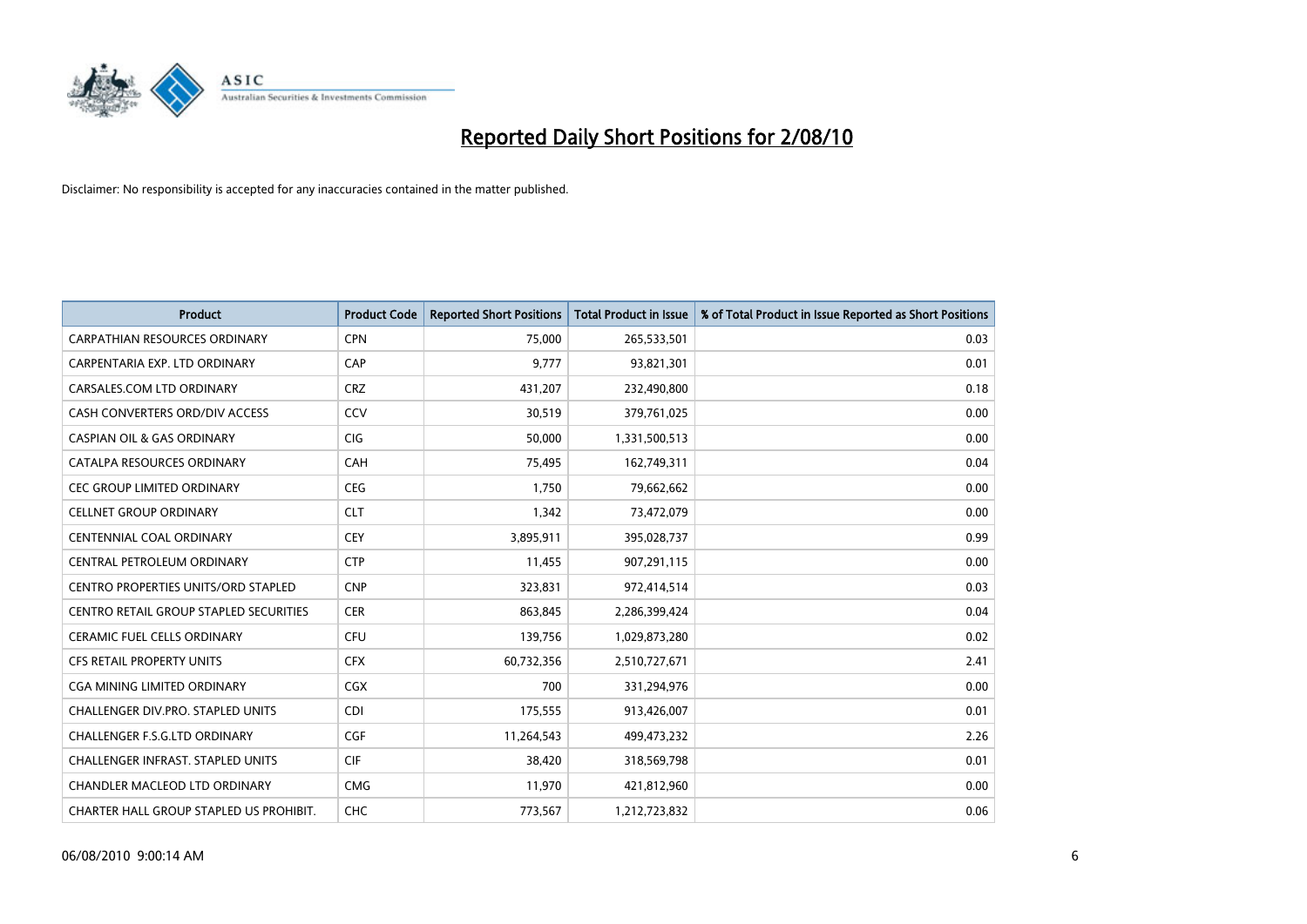

| <b>Product</b>                          | <b>Product Code</b> | <b>Reported Short Positions</b> | Total Product in Issue | % of Total Product in Issue Reported as Short Positions |
|-----------------------------------------|---------------------|---------------------------------|------------------------|---------------------------------------------------------|
| <b>CHARTER HALL OFFICE UNIT</b>         | CQO                 | 348,173                         | 4,872,354,215          | 0.00                                                    |
| <b>CHARTER HALL RETAIL UNITS</b>        | <b>COR</b>          | 2,905,132                       | 1,505,216,260          | 0.19                                                    |
| CHEMGENEX PHARMACEUT ORDINARY           | <b>CXS</b>          | 221,509                         | 283,348,870            | 0.08                                                    |
| CITADEL RESOURCE GRP ORDINARY           | CGG                 | 2,447,486                       | 2,367,091,408          | 0.10                                                    |
| CITIGOLD CORP LTD ORDINARY              | <b>CTO</b>          | 2,098,686                       | 928,565,634            | 0.23                                                    |
| CLINUVEL PHARMACEUT, ORDINARY           | CUV                 | 41,277                          | 303,188,665            | 0.01                                                    |
| <b>CLOUGH LIMITED ORDINARY</b>          | <b>CLO</b>          | 822,990                         | 768,776,269            | 0.10                                                    |
| <b>COAL &amp; ALLIED ORDINARY</b>       | <b>CNA</b>          | 721                             | 86,584,735             | 0.00                                                    |
| COAL OF AFRICA LTD ORDINARY             | <b>CZA</b>          | 407,992                         | 530,514,663            | 0.08                                                    |
| <b>COALSPUR MINES LTD ORDINARY</b>      | <b>CPL</b>          | 31,174                          | 363,553,134            | 0.01                                                    |
| COCA-COLA AMATIL ORDINARY               | <b>CCL</b>          | 4,649,051                       | 754,589,169            | 0.61                                                    |
| <b>COCHLEAR LIMITED ORDINARY</b>        | <b>COH</b>          | 963,794                         | 56,543,401             | 1.68                                                    |
| <b>COEUR D'ALENE MINES. CDI 1:1</b>     | <b>CXC</b>          | 3,210                           | 4,434,254              | 0.07                                                    |
| <b>COFFEY INTERNATIONAL ORDINARY</b>    | COF                 | 24,909                          | 129,035,760            | 0.01                                                    |
| COMMONWEALTH BANK, ORDINARY             | <b>CBA</b>          | 12,989,588                      | 1,548,777,374          | 0.80                                                    |
| <b>COMMONWEALTH PROP ORDINARY UNITS</b> | <b>CPA</b>          | 26,348,490                      | 2,012,803,230          | 1.30                                                    |
| <b>COMPASS RESOURCES ORDINARY</b>       | <b>CMR</b>          | 101,480                         | 147,402,920            | 0.07                                                    |
| COMPUTERSHARE LTD ORDINARY              | <b>CPU</b>          | 2,593,654                       | 555,664,059            | 0.44                                                    |
| <b>CONNECTEAST GROUP STAPLED</b>        | <b>CEU</b>          | 13,903,562                      | 3,940,145,951          | 0.35                                                    |
| CONQUEST MINING ORDINARY                | <b>COT</b>          | 937,968                         | 353,151,103            | 0.26                                                    |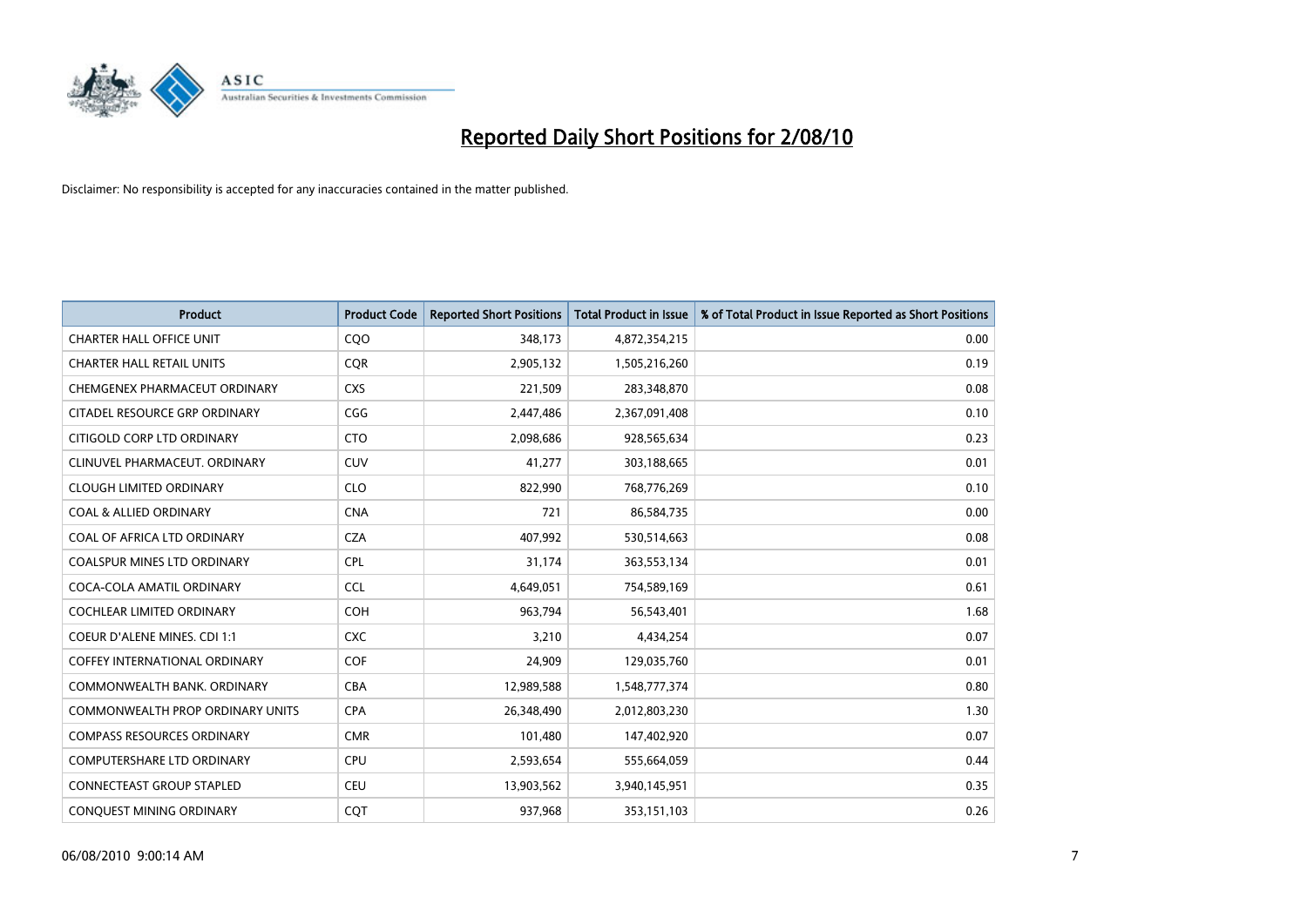

| <b>Product</b>                           | <b>Product Code</b> | <b>Reported Short Positions</b> | Total Product in Issue | % of Total Product in Issue Reported as Short Positions |
|------------------------------------------|---------------------|---------------------------------|------------------------|---------------------------------------------------------|
| CONSOLIDATED MEDIA, ORDINARY             | <b>CMJ</b>          | 5,161,418                       | 596,758,471            | 0.87                                                    |
| CONTANGO MICROCAP ORDINARY               | <b>CTN</b>          | 7,500                           | 150,088,688            | 0.00                                                    |
| <b>COOPER ENERGY LTD ORDINARY</b>        | <b>COE</b>          | 14,860                          | 292,576,001            | 0.01                                                    |
| COPPER STRIKE LTD ORDINARY               | <b>CSE</b>          | 714                             | 116,455,571            | 0.00                                                    |
| <b>CORPORATE EXPRESS ORDINARY</b>        | <b>CXP</b>          | 148                             | 169,366,966            | 0.00                                                    |
| <b>COUNT FINANCIAL ORDINARY</b>          | COU                 | 500                             | 258,835,269            | 0.00                                                    |
| <b>CRANE GROUP LIMITED ORDINARY</b>      | <b>CRG</b>          | 2,547,391                       | 78,286,427             | 3.26                                                    |
| <b>CROMWELL GROUP STAPLED SECURITIES</b> | <b>CMW</b>          | 106,982                         | 879,834,934            | 0.01                                                    |
| <b>CROWN LIMITED ORDINARY</b>            | <b>CWN</b>          | 5,039,424                       | 753,555,290            | 0.67                                                    |
| <b>CSG LIMITED ORDINARY</b>              | CSV                 | 107,520                         | 242,595,695            | 0.04                                                    |
| <b>CSL LIMITED ORDINARY</b>              | <b>CSL</b>          | 14,269,217                      | 549,694,167            | 2.57                                                    |
| <b>CSR LIMITED ORDINARY</b>              | <b>CSR</b>          | 10,011,078                      | 1,514,920,814          | 0.64                                                    |
| <b>CUDECO LIMITED ORDINARY</b>           | CDU                 | 681,336                         | 137,285,632            | 0.50                                                    |
| <b>CUSTOMERS LIMITED ORDINARY</b>        | CUS                 | 123,520                         | 135,521,531            | 0.09                                                    |
| DART ENERGY LTD ORDINARY                 | <b>DTE</b>          | 3,725,692                       | 419,751,256            | 0.89                                                    |
| DAVID JONES LIMITED ORDINARY             | <b>DIS</b>          | 15,925,178                      | 510,945,759            | 3.10                                                    |
| <b>DECMIL GROUP LIMITED ORDINARY</b>     | <b>DCG</b>          | 17,397                          | 123,654,568            | 0.01                                                    |
| DEEP YELLOW LIMITED ORDINARY             | <b>DYL</b>          | 55,885                          | 1,125,814,458          | 0.00                                                    |
| DEVINE LIMITED ORDINARY                  | <b>DVN</b>          | 1,000                           | 634,918,223            | 0.00                                                    |
| DEXUS PROPERTY GROUP STAPLED UNITS       | <b>DXS</b>          | 17,052,426                      | 4,820,821,799          | 0.36                                                    |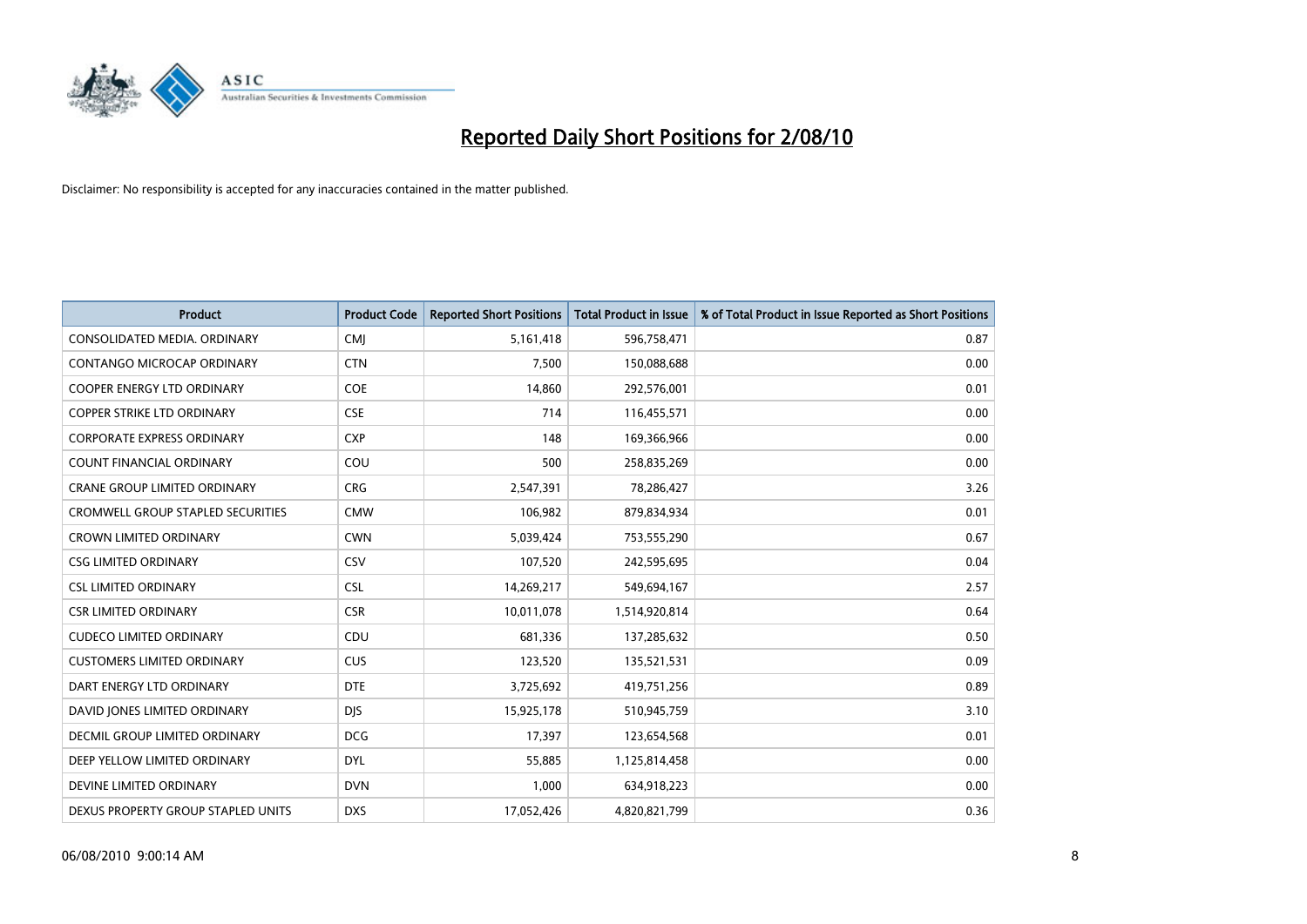

| <b>Product</b>                            | <b>Product Code</b> | <b>Reported Short Positions</b> | Total Product in Issue | % of Total Product in Issue Reported as Short Positions |
|-------------------------------------------|---------------------|---------------------------------|------------------------|---------------------------------------------------------|
| DISCOVERY METALS LTD ORDINARY             | <b>DML</b>          | 5,979                           | 302,202,585            | 0.00                                                    |
| DOMINION MINING ORDINARY                  | <b>DOM</b>          | 500,257                         | 103,327,059            | 0.47                                                    |
| DOMINO PIZZA ENTERPR ORDINARY             | <b>DMP</b>          | $\overline{2}$                  | 68,280,174             | 0.00                                                    |
| DOWNER EDI LIMITED ORDINARY               | <b>DOW</b>          | 2,230,945                       | 336,582,351            | 0.65                                                    |
| DUET GROUP STAPLED US PROHIBIT.           | <b>DUE</b>          | 344,272                         | 870,559,400            | 0.04                                                    |
| DULUXGROUP LIMITED ORDINARY               | <b>DLX</b>          | 550,502                         | 366,038,208            | 0.13                                                    |
| <b>EASTERN STAR GAS ORDINARY</b>          | ESG                 | 6,009,804                       | 872,224,422            | 0.68                                                    |
| <b>EDT RETAIL TRUST UNITS</b>             | <b>EDT</b>          | 99,457                          | 4,700,290,868          | 0.00                                                    |
| ELDERS LIMITED ORDINARY                   | <b>ELD</b>          | 10,285,567                      | 448,598,480            | 2.28                                                    |
| ELDORADO GOLD CORP CDI 1:1                | EAU                 | 52,254                          | 22,388,646             | 0.23                                                    |
| ELIXIR PETROLEUM LTD ORDINARY             | <b>EXR</b>          | 324,400                         | 188,988,472            | 0.17                                                    |
| <b>EMECO HOLDINGS ORDINARY</b>            | <b>EHL</b>          | 1,923,963                       | 631,237,586            | 0.30                                                    |
| ENERGY RESOURCES ORDINARY 'A'             | <b>ERA</b>          | 331,545                         | 190,737,934            | 0.16                                                    |
| <b>ENERGY WORLD CORPOR, ORDINARY</b>      | <b>EWC</b>          | 514,736                         | 1,561,166,672          | 0.03                                                    |
| <b>ENTEK ENERGY LTD ORDINARY</b>          | ETE                 | 489,903                         | 225,192,535            | 0.22                                                    |
| <b>ENTELLECT SOLUTIONS ORDINARY</b>       | <b>ESN</b>          | 464,050                         | 1,740,334,200          | 0.03                                                    |
| <b>ENVESTRA LIMITED ORDINARY</b>          | <b>ENV</b>          | 880,153                         | 1,386,827,962          | 0.05                                                    |
| EQUINOX MINERALS LTD CHESS DEPOSITARY INT | EON                 | 8,608,489                       | 707,734,878            | 1.20                                                    |
| <b>EVEREST FINANCIAL ORDINARY</b>         | <b>EFG</b>          | 4,300                           | 251,442,316            | 0.00                                                    |
| <b>EXTRACT RESOURCES ORDINARY</b>         | <b>EXT</b>          | 1,855,111                       | 243,252,298            | 0.74                                                    |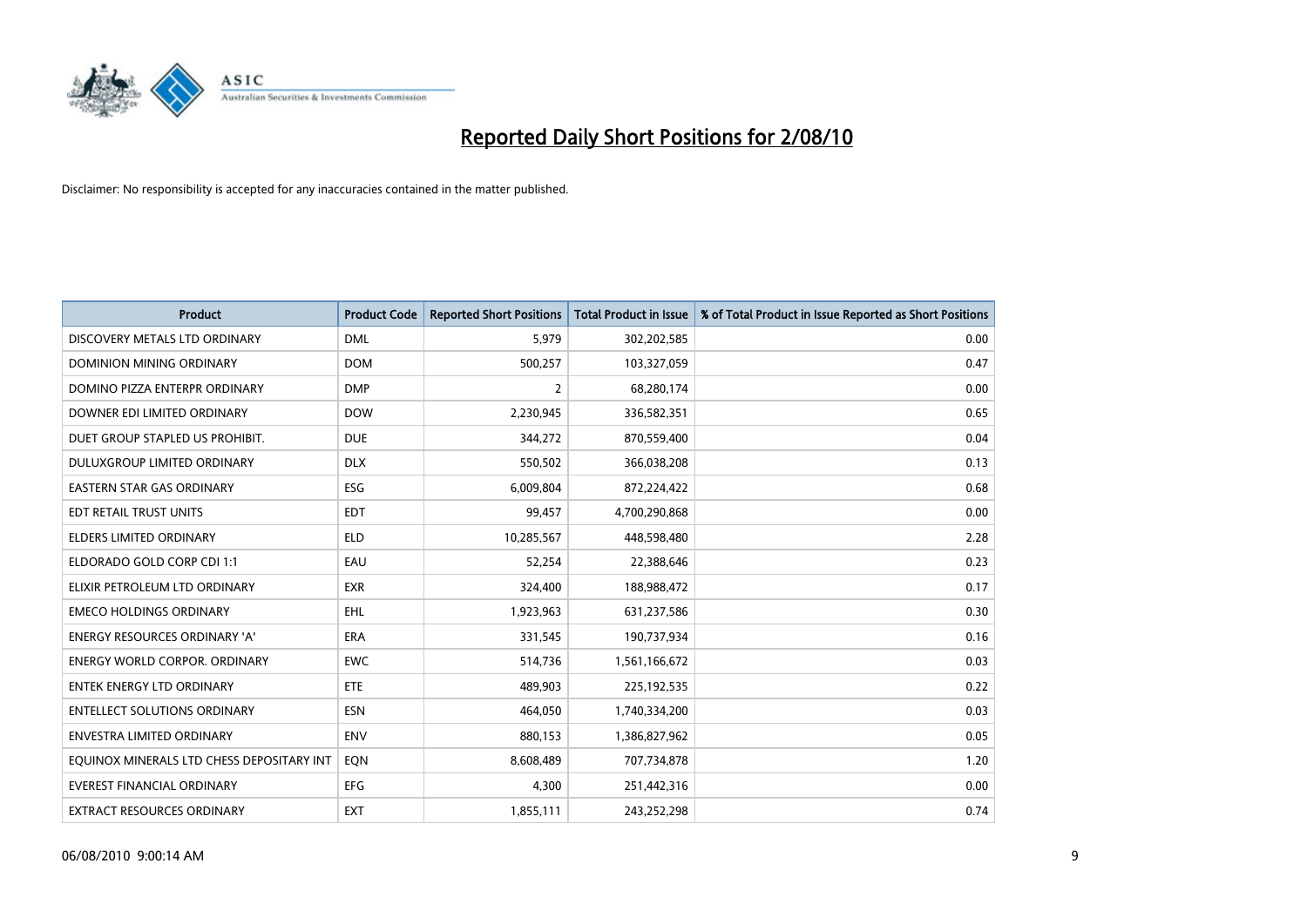

| <b>Product</b>                        | <b>Product Code</b> | <b>Reported Short Positions</b> | <b>Total Product in Issue</b> | % of Total Product in Issue Reported as Short Positions |
|---------------------------------------|---------------------|---------------------------------|-------------------------------|---------------------------------------------------------|
| FAIRFAX MEDIA LTD ORDINARY            | <b>FXJ</b>          | 291,848,260                     | 2,351,955,725                 | 12.39                                                   |
| FANTASTIC HOLDINGS ORDINARY           | <b>FAN</b>          | 3,078                           | 102,669,351                   | 0.00                                                    |
| <b>FERRAUS LIMITED ORDINARY</b>       | <b>FRS</b>          | 370                             | 202,695,137                   | 0.00                                                    |
| FISHER & PAYKEL APP. ORDINARY         | <b>FPA</b>          | 9,117,123                       | 724,235,162                   | 1.26                                                    |
| FISHER & PAYKEL H. ORDINARY           | <b>FPH</b>          | 1,543,520                       | 517,418,502                   | 0.30                                                    |
| FKP PROPERTY GROUP STAPLED SECURITIES | <b>FKP</b>          | 5,314,015                       | 1,166,821,398                 | 0.45                                                    |
| FLEETWOOD CORP ORDINARY               | <b>FWD</b>          | 57.644                          | 53,967,182                    | 0.10                                                    |
| <b>FLETCHER BUILDING ORDINARY</b>     | <b>FBU</b>          | 535,410                         | 606,946,993                   | 0.08                                                    |
| FLEXIGROUP LIMITED ORDINARY           | <b>FXL</b>          | 144,029                         | 270,818,164                   | 0.05                                                    |
| <b>FLIGHT CENTRE ORDINARY</b>         | <b>FLT</b>          | 2,592,464                       | 99,782,560                    | 2.60                                                    |
| FLINDERS MINES LTD ORDINARY           | <b>FMS</b>          | 20,752,618                      | 1,820,149,571                 | 1.15                                                    |
| <b>FOCUS MINERALS LTD ORDINARY</b>    | <b>FML</b>          | 2,000                           | 2,865,543,210                 | 0.00                                                    |
| FORTE ENERGY NL ORDINARY              | <b>FTE</b>          | 2,658,986                       | 580,658,031                   | 0.46                                                    |
| FORTESCUE METALS GRP ORDINARY         | <b>FMG</b>          | 24,551,147                      | 3,107,365,095                 | 0.77                                                    |
| <b>FOSTER'S GROUP ORDINARY</b>        | FGL                 | 7,917,392                       | 1,930,432,682                 | 0.37                                                    |
| FTD CORPORATION ORDINARY              | <b>FTD</b>          | 8,088                           | 100,421,069                   | 0.01                                                    |
| <b>FUNTASTIC LIMITED ORDINARY</b>     | <b>FUN</b>          | 322,528                         | 340,997,682                   | 0.09                                                    |
| <b>G.U.D. HOLDINGS ORDINARY</b>       | <b>GUD</b>          | 147,478                         | 65,885,213                    | 0.23                                                    |
| <b>GALAXY RESOURCES ORDINARY</b>      | <b>GXY</b>          | 58,091                          | 190,553,358                   | 0.03                                                    |
| <b>GEODYNAMICS LIMITED ORDINARY</b>   | GDY                 | 431.657                         | 292,840,219                   | 0.15                                                    |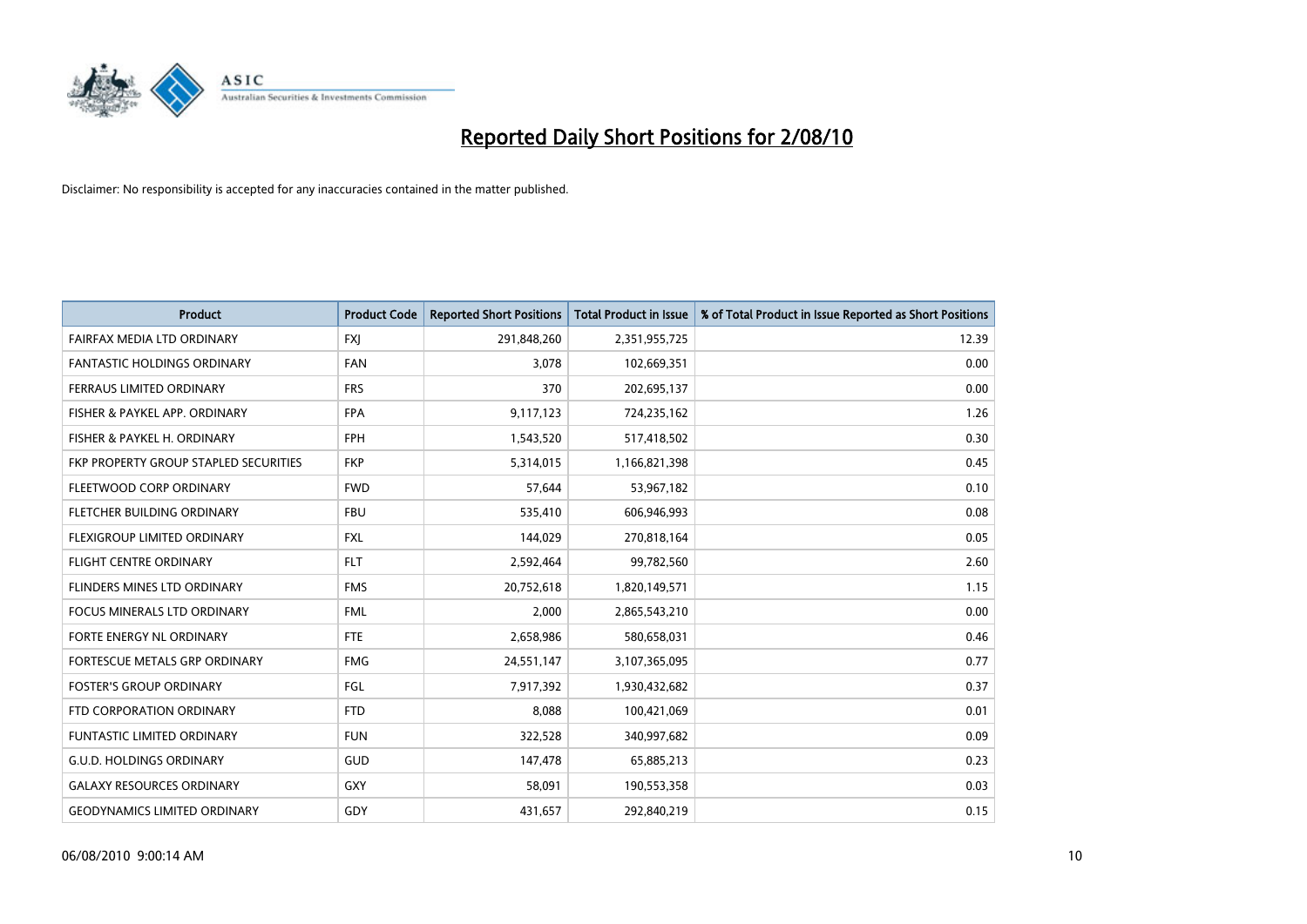

| <b>Product</b>                               | <b>Product Code</b> | <b>Reported Short Positions</b> | <b>Total Product in Issue</b> | % of Total Product in Issue Reported as Short Positions |
|----------------------------------------------|---------------------|---------------------------------|-------------------------------|---------------------------------------------------------|
| <b>GINDALBIE METALS LTD ORDINARY</b>         | <b>GBG</b>          | 9,330,050                       | 849,478,099                   | 1.09                                                    |
| <b>GIRALIA RESOURCES NL ORDINARY</b>         | GIR                 | 359,870                         | 178,310,170                   | 0.19                                                    |
| <b>GLOBAL MINING ORDINARY</b>                | <b>GMI</b>          | 8,951                           | 199,725,607                   | 0.00                                                    |
| <b>GLOUCESTER COAL ORDINARY</b>              | GCL                 | 279,860                         | 81,962,133                    | 0.35                                                    |
| <b>GME RESOURCES LTD ORDINARY</b>            | <b>GME</b>          | 800                             | 302,352,750                   | 0.00                                                    |
| <b>GOLDEN GATE PETROL ORDINARY</b>           | GGP                 | 11,538                          | 975,826,623                   | 0.00                                                    |
| <b>GOLDEN WEST RESOURCE ORDINARY</b>         | <b>GWR</b>          | 1,617                           | 164,606,127                   | 0.00                                                    |
| <b>GOODMAN FIELDER, ORDINARY</b>             | GFF                 | 2,176,033                       | 1,380,386,438                 | 0.16                                                    |
| <b>GOODMAN GROUP STAPLED US PROHIBIT.</b>    | <b>GMG</b>          | 6,702,374                       | 6,369,751,394                 | 0.10                                                    |
| <b>GPT GROUP STAPLED SEC.</b>                | <b>GPT</b>          | 12,129,941                      | 1,855,529,431                 | 0.64                                                    |
| <b>GRAINCORP LIMITED A CLASS ORDINARY</b>    | <b>GNC</b>          | 4,886,397                       | 198,318,900                   | 2.46                                                    |
| <b>GRANGE RESOURCES, ORDINARY</b>            | <b>GRR</b>          | 1,507,463                       | 1,151,778,896                 | 0.13                                                    |
| <b>GREAT SOUTHERN LTD ORDINARY</b>           | <b>GTP</b>          | 4,908,484                       | 643,234,118                   | 0.76                                                    |
| <b>GREENLAND MIN EN LTD ORDINARY</b>         | GGG                 | 42,900                          | 249,905,308                   | 0.02                                                    |
| GUINNESS PEAT GROUP. CHESS DEPOSITARY INT    | GPG                 | 55                              | 334,319,260                   | 0.00                                                    |
| <b>GUNNS LIMITED ORDINARY</b>                | <b>GNS</b>          | 9,533,064                       | 806,734,892                   | 1.17                                                    |
| <b>GWA INTERNATIONAL ORDINARY</b>            | <b>GWT</b>          | 2,428,103                       | 301,102,514                   | 0.82                                                    |
| <b>HARVEY NORMAN ORDINARY</b>                | <b>HVN</b>          | 29,313,049                      | 1,062,316,784                 | 2.74                                                    |
| HASTIE GROUP LIMITED ORDINARY                | <b>HST</b>          | 119,093                         | 239,716,924                   | 0.05                                                    |
| <b>HASTINGS DIVERSIFIED STAPLED SECURITY</b> | <b>HDF</b>          | 708,511                         | 508,158,296                   | 0.12                                                    |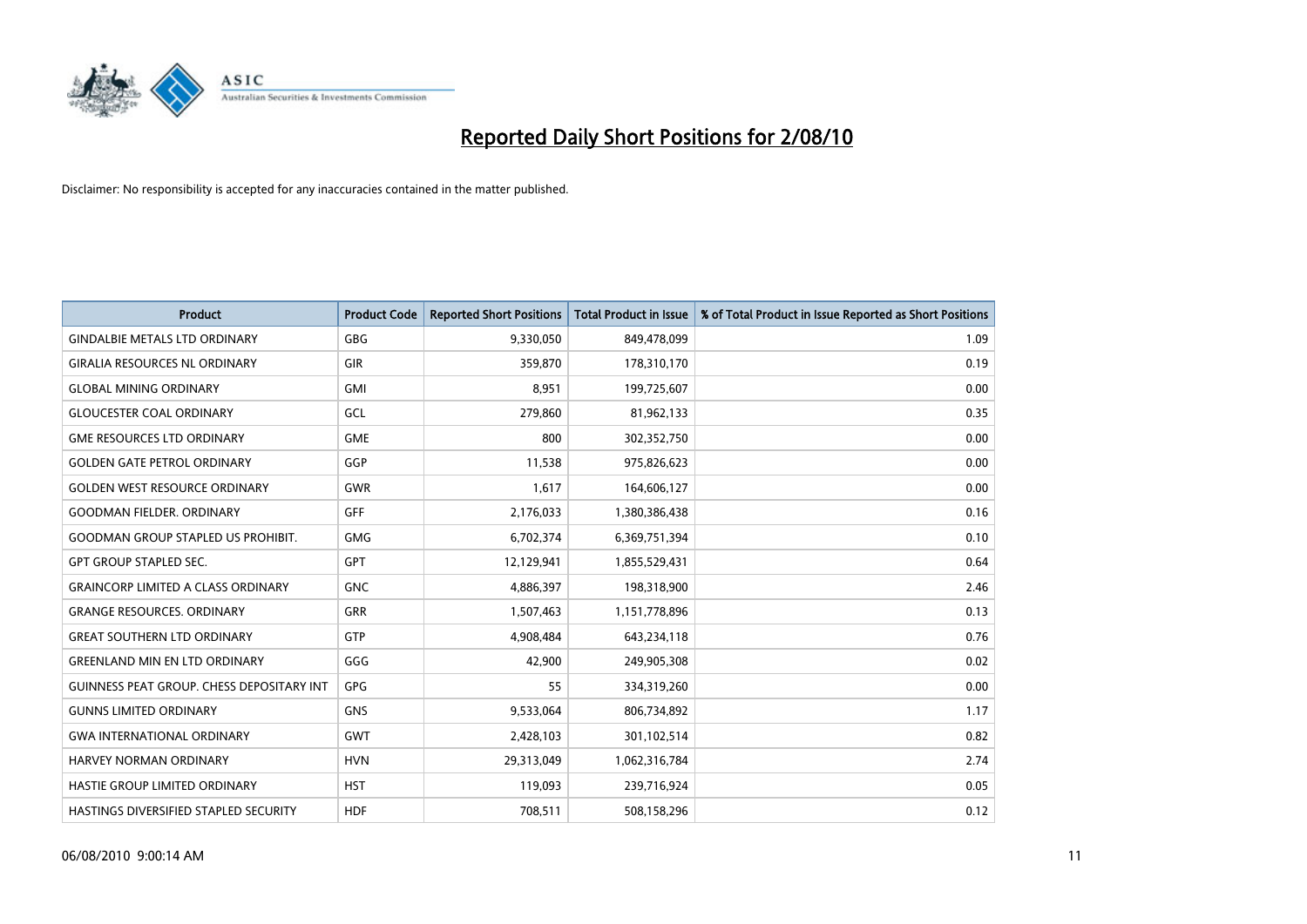

| <b>Product</b>                           | <b>Product Code</b> | <b>Reported Short Positions</b> | Total Product in Issue | % of Total Product in Issue Reported as Short Positions |
|------------------------------------------|---------------------|---------------------------------|------------------------|---------------------------------------------------------|
| <b>HEALTHSCOPE LIMITED ORDINARY</b>      | <b>HSP</b>          | 1,199,201                       | 317,335,186            | 0.37                                                    |
| HEARTWARE INT INC CDI 35:1               | <b>HIN</b>          | 272,008                         | 72,583,000             | 0.37                                                    |
| <b>HENDERSON GROUP CDI 1:1</b>           | <b>HGG</b>          | 6,565,010                       | 565,958,113            | 1.17                                                    |
| HFA HOLDINGS LIMITED ORDINARY            | <b>HFA</b>          | 1,824,092                       | 469,330,170            | 0.38                                                    |
| <b>HIGHLANDS PACIFIC ORDINARY</b>        | <b>HIG</b>          | 2,382,826                       | 669,062,148            | 0.36                                                    |
| HILLS INDUSTRIES LTD ORDINARY            | <b>HIL</b>          | 2,088,718                       | 248,219,660            | 0.83                                                    |
| HORIZON OIL LIMITED ORDINARY             | <b>HZN</b>          | 2,265,595                       | 1,126,621,515          | 0.20                                                    |
| HUNNU COAL LIMITED ORDINARY              | <b>HUN</b>          | 4,661                           | 109,600,002            | 0.00                                                    |
| ICON ENERGY LIMITED ORDINARY             | <b>ICN</b>          | 353,197                         | 439,801,394            | 0.09                                                    |
| <b>IINET LIMITED ORDINARY</b>            | <b>IIN</b>          | 1,038,450                       | 151,898,119            | 0.68                                                    |
| ILUKA RESOURCES ORDINARY                 | <b>ILU</b>          | 9,923,319                       | 418,700,517            | 2.37                                                    |
| IMF (AUSTRALIA) LTD ORDINARY             | <b>IMF</b>          | 382,682                         | 122,496,819            | 0.31                                                    |
| IMX RESOURCES LTD ORDINARY               | <b>IXR</b>          | 20,000                          | 260,252,803            | 0.01                                                    |
| <b>INCITEC PIVOT ORDINARY</b>            | <b>IPL</b>          | 7,608,004                       | 1,628,730,107          | 0.45                                                    |
| <b>INDAGO RESOURCES LTD ORDINARY</b>     | <b>IDG</b>          | 8,179                           | 99,449,536             | 0.01                                                    |
| INDEPENDENCE GROUP ORDINARY              | <b>IGO</b>          | 206,171                         | 113,813,539            | 0.18                                                    |
| <b>INDOPHIL RESOURCES ORDINARY</b>       | <b>IRN</b>          | 513,138                         | 423,428,803            | 0.12                                                    |
| <b>INDUSTREA LIMITED ORDINARY</b>        | <b>IDL</b>          | 1,212,644                       | 956,668,877            | 0.11                                                    |
| <b>INFIGEN ENERGY STAPLED SECURITIES</b> | <b>IFN</b>          | 5,649,600                       | 760,374,428            | 0.73                                                    |
| ING INDUSTRIAL FUND UNITS                | <b>IIF</b>          | 8,935,215                       | 2,592,249,647          | 0.34                                                    |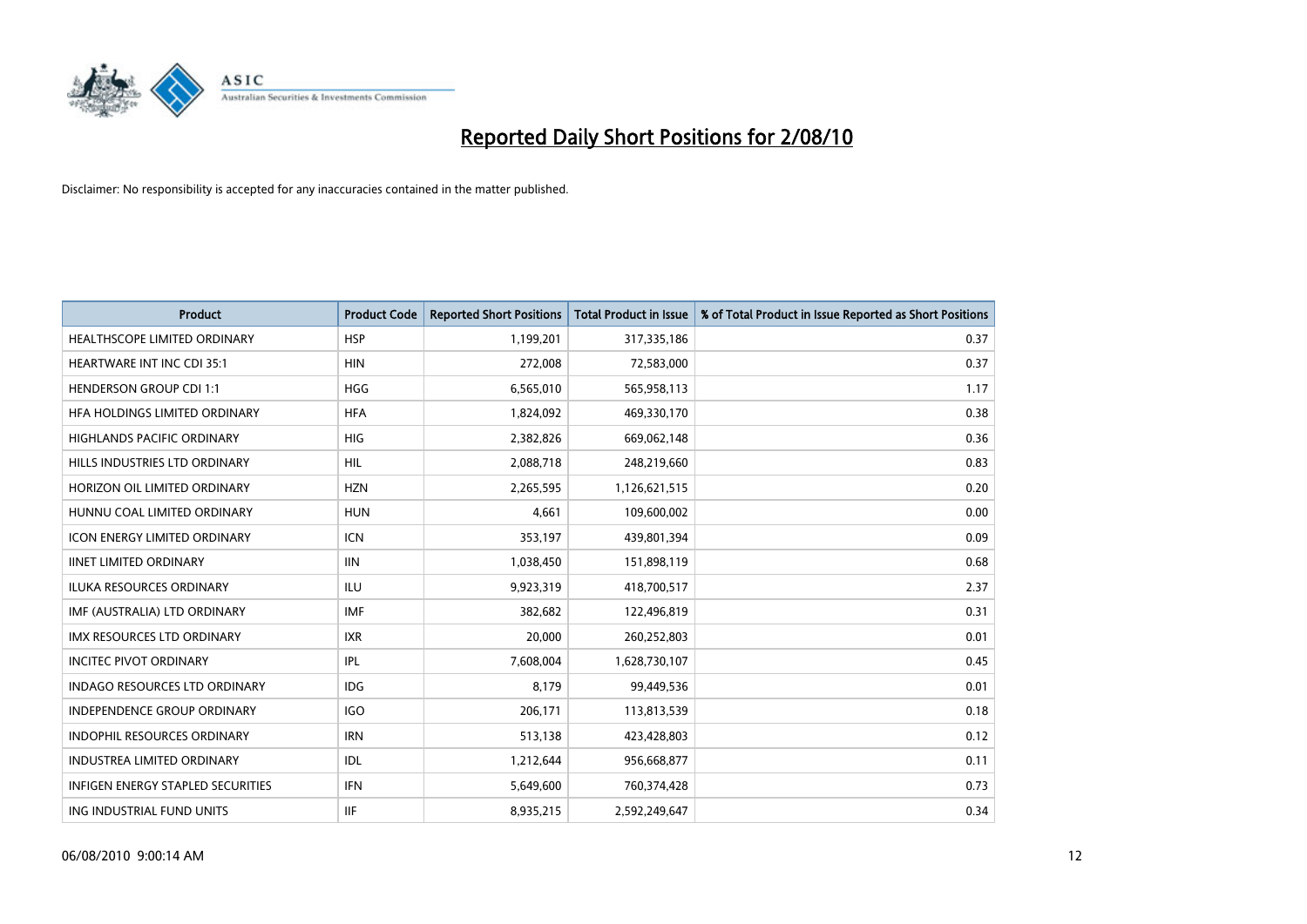

| <b>Product</b>                                  | <b>Product Code</b> | <b>Reported Short Positions</b> | Total Product in Issue | % of Total Product in Issue Reported as Short Positions |
|-------------------------------------------------|---------------------|---------------------------------|------------------------|---------------------------------------------------------|
| ING OFFICE FUND STAPLED SECURITIES              | <b>IOF</b>          | 2,656,403                       | 2,729,071,212          | 0.09                                                    |
| ING RE COM GROUP STAPLED SECURITIES             | <b>ILF</b>          | 9.075                           | 441,029,194            | 0.00                                                    |
| INNAMINCKA PETROLEUM ORDINARY                   | <b>INP</b>          | 14,205                          | 261,548,890            | 0.01                                                    |
| INSURANCE AUSTRALIA ORDINARY                    | IAG                 | 4,635,117                       | 2,078,994,021          | 0.20                                                    |
| <b>INTEGRA MINING LTD, ORDINARY</b>             | <b>IGR</b>          | 1,657,187                       | 755,792,394            | 0.21                                                    |
| <b>INTOLL GROUP STAPLED SECURITIES</b>          | <b>ITO</b>          | 312,508                         | 2,261,732,048          | 0.01                                                    |
| <b>INTREPID MINES ORDINARY</b>                  | <b>IAU</b>          | 72.011                          | 429,910,319            | 0.01                                                    |
| <b>INVOCARE LIMITED ORDINARY</b>                | <b>IVC</b>          | 1,026,079                       | 102,069,091            | 1.00                                                    |
| ION LIMITED ORDINARY                            | <b>ION</b>          | 164,453                         | 256,365,105            | 0.06                                                    |
| <b>IOOF HOLDINGS LTD ORDINARY</b>               | IFL.                | 1,463,287                       | 229,794,395            | 0.62                                                    |
| <b>IRESS MARKET TECH. ORDINARY</b>              | <b>IRE</b>          | 1,160,801                       | 126,018,142            | 0.93                                                    |
| <b>IRON ORE HOLDINGS ORDINARY</b>               | <b>IOH</b>          | 46,361                          | 135,374,850            | 0.03                                                    |
| <b>ISHARES MSCI EAFE CDI 1:1</b>                | <b>IVE</b>          | 78.119                          | 590,400,000            | 0.01                                                    |
| ISHARES MSCI EM MKTS CDI 1:1                    | <b>IEM</b>          | 63,587                          | 425,700,000            | 0.01                                                    |
| <b>ISOFT GROUP LIMITED ORDINARY</b>             | <b>ISF</b>          | 12,830,486                      | 1,050,497,291          | 1.22                                                    |
| <b>IVANHOE AUSTRALIA ORDINARY</b>               | <b>IVA</b>          | 317,644                         | 70,980,953             | 0.45                                                    |
| <b>JABIRU METALS LTD ORDINARY</b>               | <b>JML</b>          | 490,181                         | 552,619,180            | 0.08                                                    |
| <b>JAMES HARDIE INDUST CHESS DEPOSITARY INT</b> | <b>IHX</b>          | 15,131,068                      | 435,438,790            | 3.45                                                    |
| <b>IAMESON RESOURCES ORDINARY</b>               | <b>JAL</b>          | 1,600,000                       | 63,885,910             | 2.50                                                    |
| <b>IB HI-FI LIMITED ORDINARY</b>                | <b>IBH</b>          | 3.359.252                       | 108,344,987            | 3.11                                                    |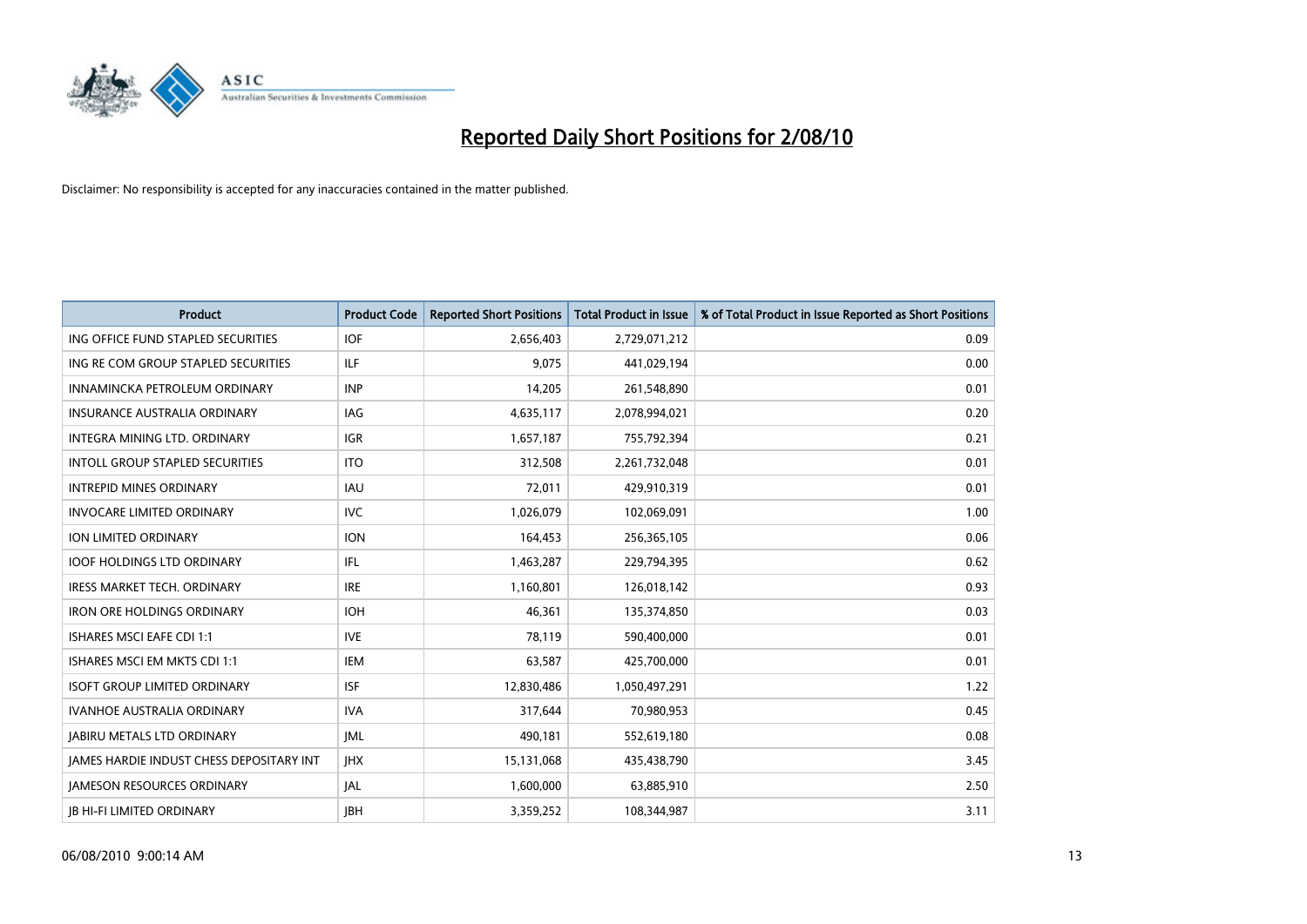

| <b>Product</b>                        | <b>Product Code</b> | <b>Reported Short Positions</b> | Total Product in Issue | % of Total Product in Issue Reported as Short Positions |
|---------------------------------------|---------------------|---------------------------------|------------------------|---------------------------------------------------------|
| <b>KAGARA LTD ORDINARY</b>            | KZL                 | 4,936,777                       | 674,489,717            | 0.72                                                    |
| KAROON GAS AUSTRALIA ORDINARY         | <b>KAR</b>          | 179,267                         | 177,546,198            | 0.10                                                    |
| KATHMANDU HOLD LTD ORDINARY           | <b>KMD</b>          | 222,569                         | 200,000,000            | 0.12                                                    |
| <b>KEYBRIDGE CAPITAL ORDINARY</b>     | <b>KBC</b>          | 5,999                           | 172,070,564            | 0.00                                                    |
| KIMBERLEY METALS LTD ORDINARY         | <b>KBL</b>          | 2.609                           | 94,490,816             | 0.00                                                    |
| KINGSGATE CONSOLID, ORDINARY          | <b>KCN</b>          | 388,070                         | 100,503,783            | 0.37                                                    |
| LEIGHTON HOLDINGS ORDINARY            | LEI                 | 2,478,331                       | 300,687,299            | 0.79                                                    |
| LEND LEASE GROUP UNIT/ORD STAPLED     | LLC                 | 480,220                         | 565,558,754            | 0.08                                                    |
| LIHIR GOLD LIMITED. ORDINARY          | LGL                 | 9,336,715                       | 2,368,729,935          | 0.39                                                    |
| LINC ENERGY LTD ORDINARY              | <b>LNC</b>          | 3,953,611                       | 494,652,399            | 0.78                                                    |
| LYNAS CORPORATION ORDINARY            | <b>LYC</b>          | 8,776,096                       | 1,655,499,093          | 0.52                                                    |
| MAC SERVICES (THE) ORDINARY           | <b>MSL</b>          | 90,276                          | 165,966,692            | 0.05                                                    |
| MACARTHUR COAL ORDINARY               | <b>MCC</b>          | 706.341                         | 254,333,109            | 0.26                                                    |
| <b>MACMAHON HOLDINGS ORDINARY</b>     | <b>MAH</b>          | 7,461,959                       | 733,711,705            | 1.01                                                    |
| MACO ATLAS ROADS GRP ORDINARY STAPLED | <b>MOA</b>          | 2,569,850                       | 452,345,907            | 0.57                                                    |
| MACQUARIE GROUP LTD ORDINARY          | <b>MOG</b>          | 5,488,469                       | 345,486,682            | 1.59                                                    |
| <b>MANTRA RESOURCES ORDINARY</b>      | <b>MRU</b>          | 45,314                          | 130,229,188            | 0.03                                                    |
| MAP GROUP STAPLED US PROHIBIT.        | <b>MAP</b>          | 7,566,953                       | 1,861,210,782          | 0.41                                                    |
| <b>MARION ENERGY ORDINARY</b>         | <b>MAE</b>          | 374,994                         | 429,822,043            | 0.09                                                    |
| <b>MCPHERSON'S LTD ORDINARY</b>       | <b>MCP</b>          | 8.228                           | 71,651,758             | 0.01                                                    |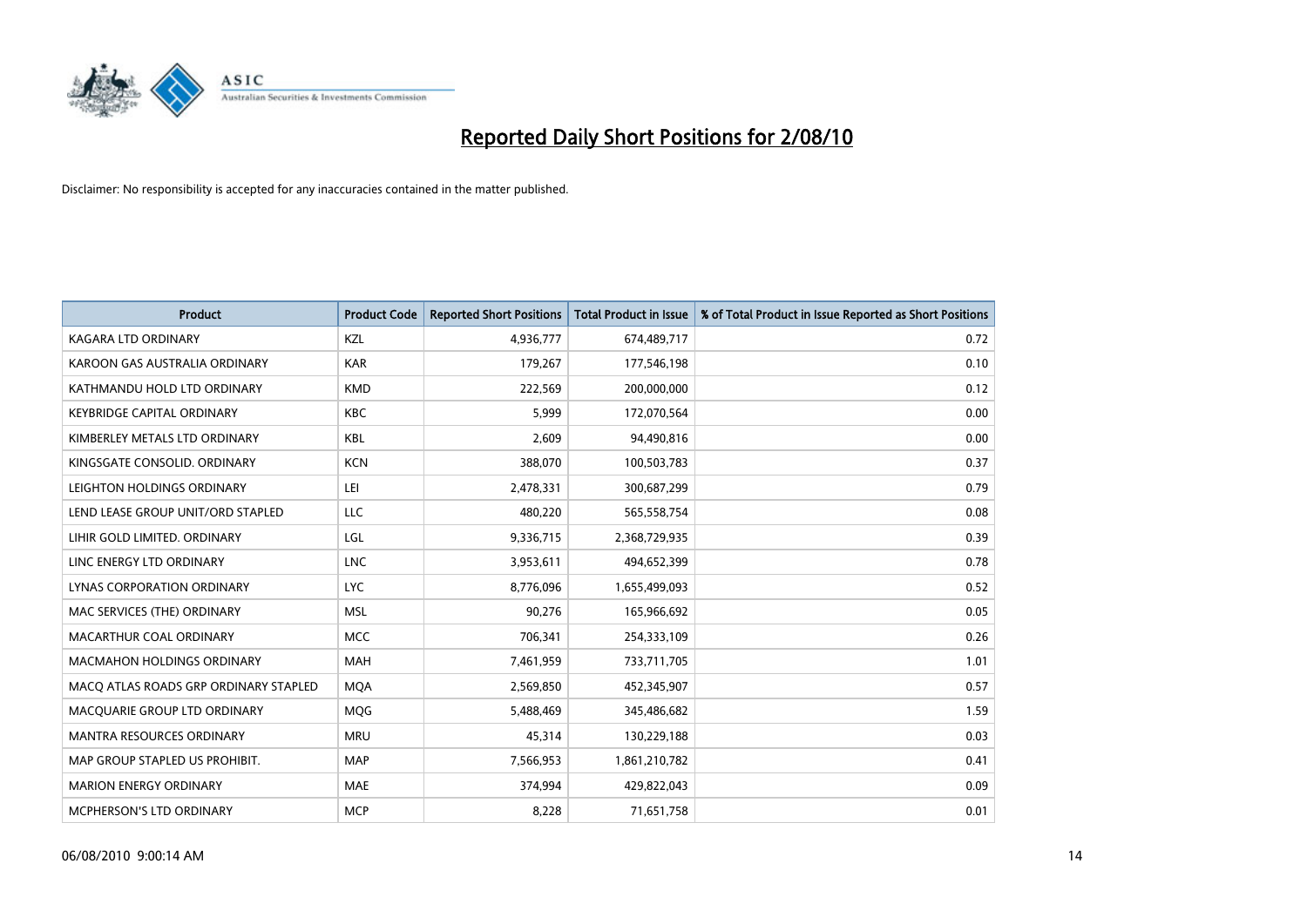

| <b>Product</b>                    | <b>Product Code</b> | <b>Reported Short Positions</b> | Total Product in Issue | % of Total Product in Issue Reported as Short Positions |
|-----------------------------------|---------------------|---------------------------------|------------------------|---------------------------------------------------------|
| MEDUSA MINING LTD ORDINARY        | <b>MML</b>          | 50,753                          | 187,584,911            | 0.01                                                    |
| MELBOURNE IT LIMITED ORDINARY     | MLB                 | 166,060                         | 79,569,967             | 0.21                                                    |
| MEO AUSTRALIA LTD ORDINARY        | <b>MEO</b>          | 174,459                         | 477,220,955            | 0.03                                                    |
| MERMAID MARINE ORDINARY           | <b>MRM</b>          | 302,761                         | 186,844,825            | 0.15                                                    |
| METALS X LIMITED ORDINARY         | <b>MLX</b>          | 326,940                         | 1,365,661,782          | 0.03                                                    |
| METCASH LIMITED ORDINARY          | <b>MTS</b>          | 18,813,062                      | 765,675,951            | 2.47                                                    |
| METGASCO LIMITED ORDINARY         | <b>MEL</b>          | 271,255                         | 249,006,674            | 0.10                                                    |
| MICLYN EXP OFFSHR ORDINARY        | <b>MIO</b>          | 199,999                         | 271,700,000            | 0.07                                                    |
| MINARA RESOURCES ORDINARY         | <b>MRE</b>          | 2,384,808                       | 1,167,783,517          | 0.20                                                    |
| MINCOR RESOURCES NL ORDINARY      | <b>MCR</b>          | 1,968,423                       | 200,184,686            | 0.98                                                    |
| MINERAL DEPOSITS ORDINARY         | <b>MDL</b>          | 1,184,444                       | 580,576,525            | 0.18                                                    |
| MINERAL RESOURCES, ORDINARY       | <b>MIN</b>          | 303,727                         | 161,658,402            | 0.18                                                    |
| MIRABELA NICKEL LTD ORDINARY      | <b>MBN</b>          | 8,181,904                       | 367, 162, 725          | 2.22                                                    |
| MITCHELL COMMUNITCA. ORDINARY     | <b>MCU</b>          | 24,632                          | 301,761,208            | 0.01                                                    |
| MOLOPO ENERGY LTD ORDINARY        | <b>MPO</b>          | 237,243                         | 250,665,548            | 0.10                                                    |
| MOLY MINES LIMITED ORDINARY       | <b>MOL</b>          | 11,014                          | 363,916,323            | 0.00                                                    |
| MONADELPHOUS GROUP ORDINARY       | <b>MND</b>          | 943,934                         | 86,459,327             | 1.08                                                    |
| MOSAIC OIL NL ORDINARY            | <b>MOS</b>          | 41,742                          | 821,710,775            | 0.01                                                    |
| <b>MOUNT GIBSON IRON ORDINARY</b> | <b>MGX</b>          | 2,649,053                       | 1,079,570,693          | 0.26                                                    |
| MUNGANA GOLD LTD ORDINARY         | <b>MUX</b>          | 6,000                           | 59,453,058             | 0.01                                                    |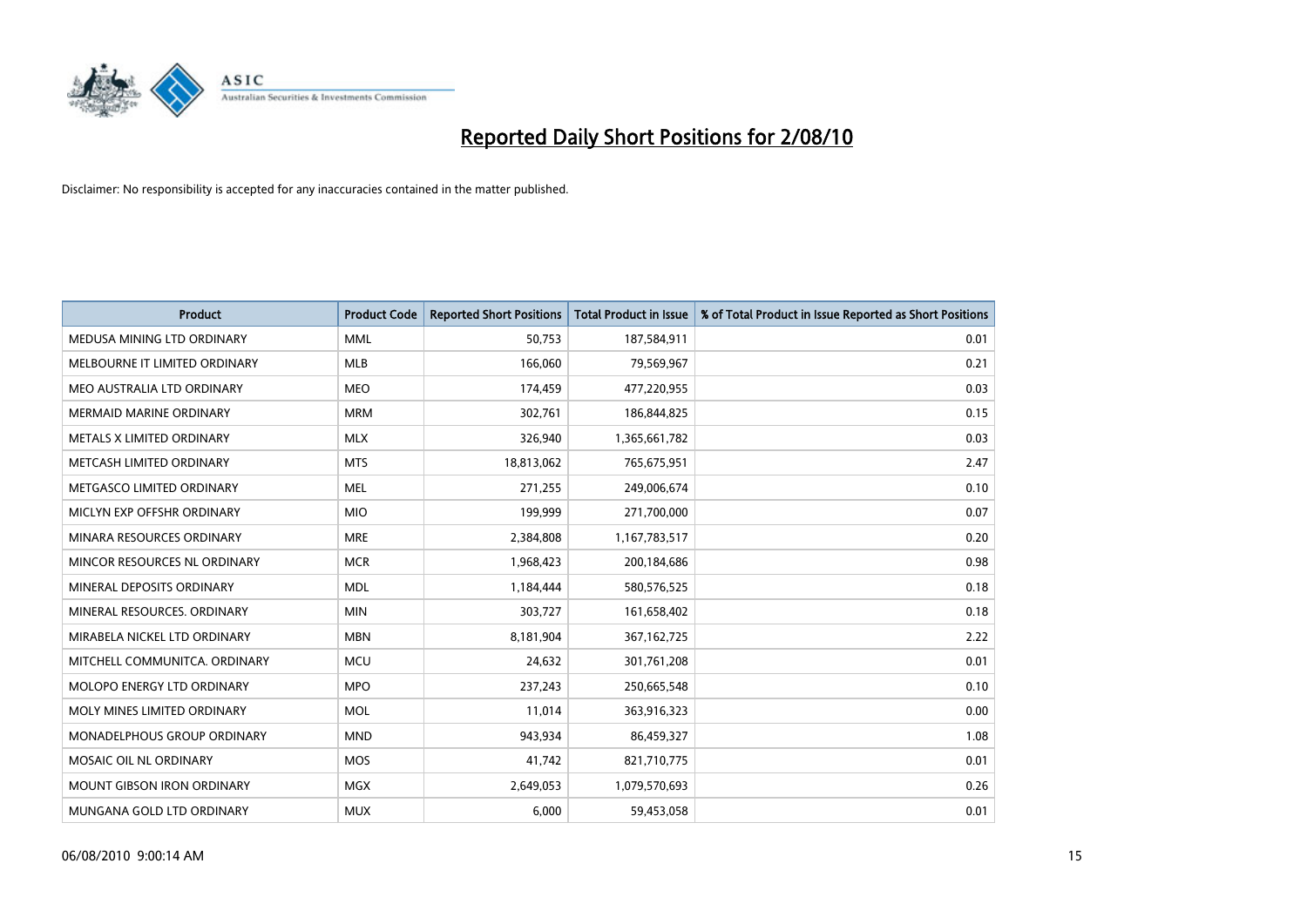

| <b>Product</b>                  | <b>Product Code</b> | <b>Reported Short Positions</b> | <b>Total Product in Issue</b> | % of Total Product in Issue Reported as Short Positions |
|---------------------------------|---------------------|---------------------------------|-------------------------------|---------------------------------------------------------|
| MURCHISON METALS LTD ORDINARY   | <b>MMX</b>          | 3,803,435                       | 435,384,268                   | 0.87                                                    |
| MYER HOLDINGS LTD ORDINARY      | <b>MYR</b>          | 10,550,136                      | 581,517,884                   | 1.82                                                    |
| <b>MYSTATE LIMITED ORDINARY</b> | <b>MYS</b>          | 1,400                           | 67,411,055                    | 0.00                                                    |
| NATIONAL AUST. BANK ORDINARY    | <b>NAB</b>          | 14,066,472                      | 2,133,245,479                 | 0.66                                                    |
| NATURAL FUEL LIMITED ORDINARY   | <b>NFL</b>          |                                 | 506,612,127                   | 0.00                                                    |
| NAVITAS LIMITED ORDINARY        | <b>NVT</b>          | 1,250,064                       | 342,361,526                   | 0.36                                                    |
| NEPTUNE MARINE ORDINARY         | <b>NMS</b>          | 1,033,174                       | 429,842,672                   | 0.23                                                    |
| NEW HOPE CORPORATION ORDINARY   | <b>NHC</b>          | 267,741                         | 827,730,549                   | 0.02                                                    |
| NEWCREST MINING ORDINARY        | <b>NCM</b>          | 29,570,779                      | 483,499,363                   | 6.10                                                    |
| NEWS CORP A NON-VOTING CDI      | <b>NWSLV</b>        | 870,987                         | 1,824,472,286                 | 0.04                                                    |
| NEWS CORP B VOTING CDI          | <b>NWS</b>          | 7,609,390                       | 798,520,953                   | 0.94                                                    |
| NEXBIS LIMITED ORDINARY         | <b>NBS</b>          | 63,733                          | 498,972,940                   | 0.01                                                    |
| NEXUS ENERGY LIMITED ORDINARY   | <b>NXS</b>          | 9,950,330                       | 958,061,849                   | 1.03                                                    |
| NIB HOLDINGS LIMITED ORDINARY   | <b>NHF</b>          | 502,738                         | 495,431,427                   | 0.10                                                    |
| NICK SCALI LIMITED ORDINARY     | <b>NCK</b>          | 35,846                          | 81,000,000                    | 0.04                                                    |
| NIDO PETROLEUM ORDINARY         | <b>NDO</b>          | 302,463                         | 1,080,658,378                 | 0.02                                                    |
| NORTHERN CREST ORDINARY         | <b>NOC</b>          | 24,345                          | 116,074,781                   | 0.02                                                    |
| NORTHERN IRON LTD ORDINARY      | <b>NFE</b>          | 645,369                         | 292,204,786                   | 0.21                                                    |
| NRW HOLDINGS LIMITED ORDINARY   | <b>NWH</b>          | 443,244                         | 251,223,000                   | 0.17                                                    |
| NUFARM LIMITED ORDINARY         | <b>NUF</b>          | 2,358,283                       | 261,775,731                   | 0.88                                                    |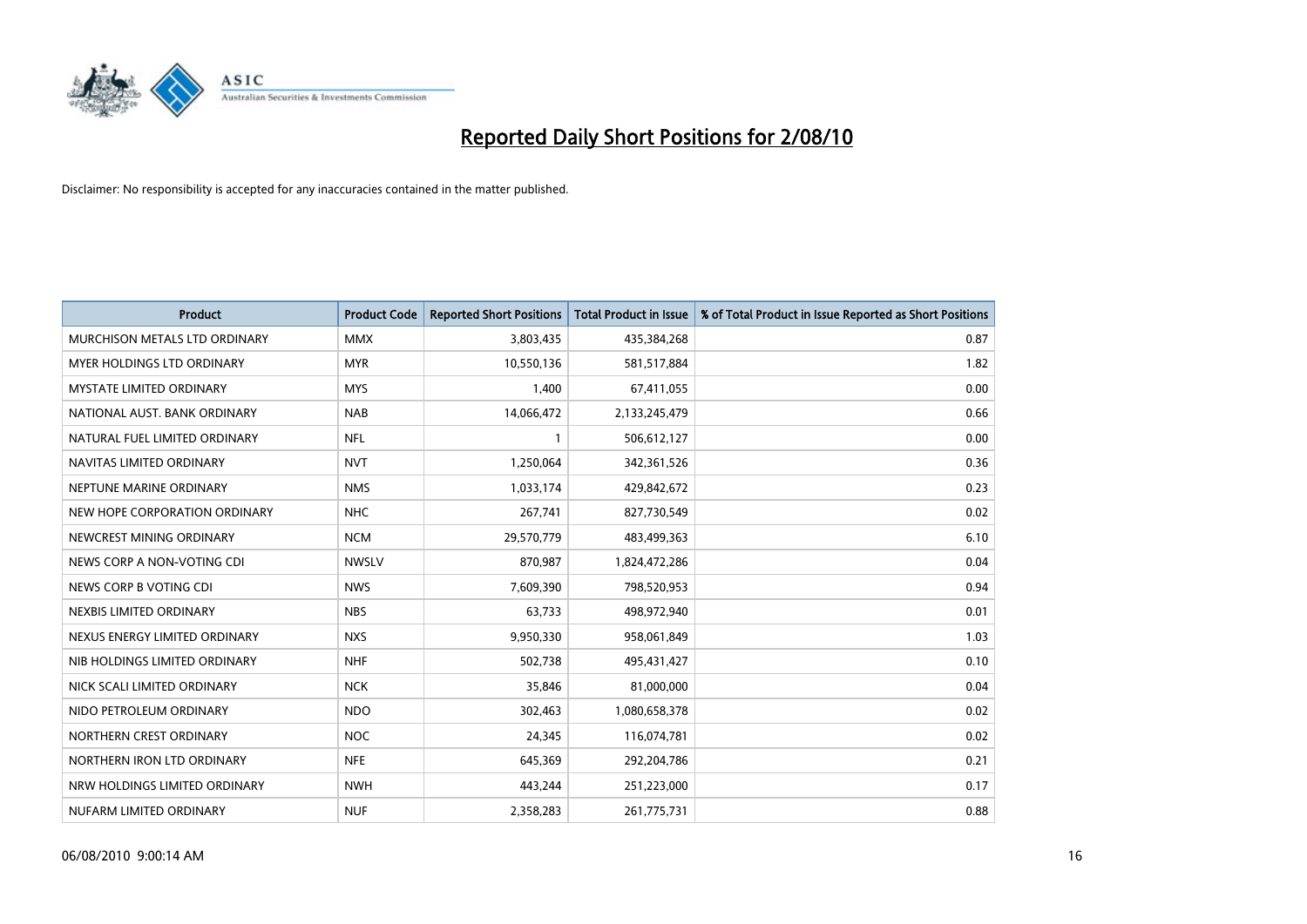

| <b>Product</b>                          | <b>Product Code</b> | <b>Reported Short Positions</b> | <b>Total Product in Issue</b> | % of Total Product in Issue Reported as Short Positions |
|-----------------------------------------|---------------------|---------------------------------|-------------------------------|---------------------------------------------------------|
| OAKTON LIMITED ORDINARY                 | <b>OKN</b>          | 524,368                         | 91,987,235                    | 0.56                                                    |
| OCEANAGOLD CORP. CHESS DEPOSITARY INT   | OGC                 | 311,843                         | 228,198,170                   | 0.14                                                    |
| OCEANIA CAPITAL LTD ORDINARY            | <b>OCP</b>          | 2,500                           | 91,921,295                    | 0.00                                                    |
| OIL SEARCH LTD ORDINARY                 | <b>OSH</b>          | 7,299,151                       | 1,308,279,222                 | 0.52                                                    |
| OM HOLDINGS LIMITED ORDINARY            | <b>OMH</b>          | 391,463                         | 498,485,150                   | 0.08                                                    |
| <b>ONESTEEL LIMITED ORDINARY</b>        | OST                 | 3,835,749                       | 1,331,583,166                 | 0.29                                                    |
| ORICA LIMITED ORDINARY                  | ORI                 | 1,994,652                       | 362,100,430                   | 0.52                                                    |
| ORIGIN ENERGY ORDINARY                  | <b>ORG</b>          | 2,853,898                       | 880,668,872                   | 0.32                                                    |
| OROCOBRE LIMITED ORDINARY               | <b>ORE</b>          | 15,726                          | 91,056,426                    | 0.02                                                    |
| OTTO ENERGY LIMITED ORDINARY            | <b>OEL</b>          | 109,204                         | 1,134,540,071                 | 0.01                                                    |
| OZ MINERALS ORDINARY                    | OZL                 | 65,100,476                      | 3,121,339,730                 | 2.07                                                    |
| PACIFIC BRANDS ORDINARY                 | <b>PBG</b>          | 4,200,648                       | 931,386,248                   | 0.46                                                    |
| PALADIN ENERGY LTD ORDINARY             | <b>PDN</b>          | 20,659,345                      | 717,142,802                   | 2.87                                                    |
| PAN PACIFIC PETROL. ORDINARY            | PPP                 | 21,527                          | 588,612,110                   | 0.00                                                    |
| PANAUST LIMITED ORDINARY                | <b>PNA</b>          | 12,186,294                      | 2,953,925,939                 | 0.40                                                    |
| PANORAMIC RESOURCES ORDINARY            | PAN                 | 55,304                          | 205,262,842                   | 0.02                                                    |
| PAPERLINX LIMITED ORDINARY              | <b>PPX</b>          | 10,005,396                      | 603,580,761                   | 1.66                                                    |
| PAPERLINX SPS TRUST STEP UP PERP. PREF. | <b>PXUPA</b>        | 5,000                           | 2,850,000                     | 0.18                                                    |
| PATTIES FOODS LTD ORDINARY              | PFL                 |                                 | 138,908,853                   | 0.00                                                    |
| PEET LIMITED ORDINARY                   | <b>PPC</b>          | 157,007                         | 300,681,486                   | 0.05                                                    |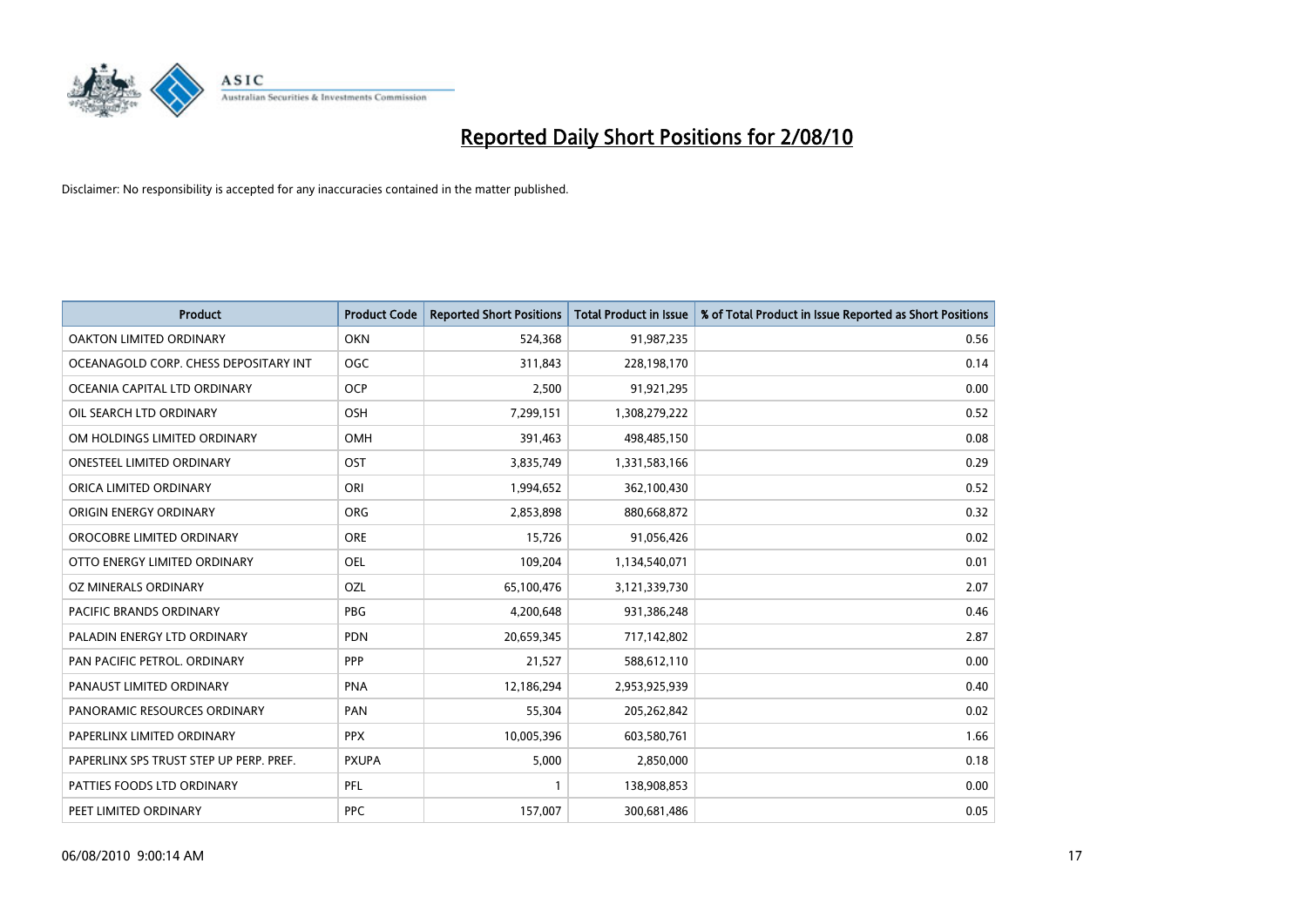

| <b>Product</b>                       | <b>Product Code</b> | <b>Reported Short Positions</b> | <b>Total Product in Issue</b> | % of Total Product in Issue Reported as Short Positions |
|--------------------------------------|---------------------|---------------------------------|-------------------------------|---------------------------------------------------------|
| PENINSULA MINERALS ORDINARY          | <b>PEN</b>          | 5,000                           | 1,628,249,898                 | 0.00                                                    |
| PERILYA LIMITED ORDINARY             | <b>PEM</b>          | 542,254                         | 526,075,563                   | 0.10                                                    |
| PERPETUAL LIMITED ORDINARY           | PPT                 | 1,640,745                       | 43,417,478                    | 3.79                                                    |
| PERSEUS MINING LTD ORDINARY          | PRU                 | 148,876                         | 419,657,088                   | 0.03                                                    |
| PETSEC ENERGY ORDINARY               | <b>PSA</b>          | 223,332                         | 231,283,622                   | 0.10                                                    |
| PHARMAXIS LTD ORDINARY               | <b>PXS</b>          | 1,227,504                       | 225,721,734                   | 0.54                                                    |
| PHOTON GROUP LTD ORDINARY            | PGA                 | 965,265                         | 187,440,645                   | 0.51                                                    |
| PIKE RIVER COAL ORDINARY             | <b>PRC</b>          | 376,320                         | 404,971,067                   | 0.09                                                    |
| PLATINUM ASSET ORDINARY              | <b>PTM</b>          | 1,264,968                       | 561,347,878                   | 0.22                                                    |
| PLATINUM AUSTRALIA ORDINARY          | <b>PLA</b>          | 6,074,219                       | 321,130,521                   | 1.89                                                    |
| PLATINUM CAPITAL LTD ORDINARY        | <b>PMC</b>          |                                 | 162,258,814                   | 0.00                                                    |
| PMP LIMITED ORDINARY                 | <b>PMP</b>          | 1,287,162                       | 335,338,483                   | 0.39                                                    |
| PORT BOUVARD LIMITED ORDINARY        | PBD                 | 6,754                           | 593,868,295                   | 0.00                                                    |
| PREMIER INVESTMENTS ORDINARY         | <b>PMV</b>          | 32,815                          | 155,030,045                   | 0.02                                                    |
| PRIMARY HEALTH CARE ORDINARY         | <b>PRY</b>          | 6,658,732                       | 491,428,342                   | 1.35                                                    |
| PRIME INFR GROUP. STAPLED SECURITIES | PIH                 | 1,320,437                       | 351,776,795                   | 0.37                                                    |
| PRIME MEDIA GRP LTD ORDINARY         | <b>PRT</b>          | $\overline{2}$                  | 366,330,303                   | 0.00                                                    |
| PRIMEAG AUSTRALIA ORDINARY           | PAG                 | 365,861                         | 150,569,976                   | 0.24                                                    |
| PROGEN PHARMACEUTIC ORDINARY         | <b>PGL</b>          | 151,596                         | 24,709,097                    | 0.61                                                    |
| PROGRAMMED ORDINARY                  | <b>PRG</b>          | 264,582                         | 118,169,908                   | 0.23                                                    |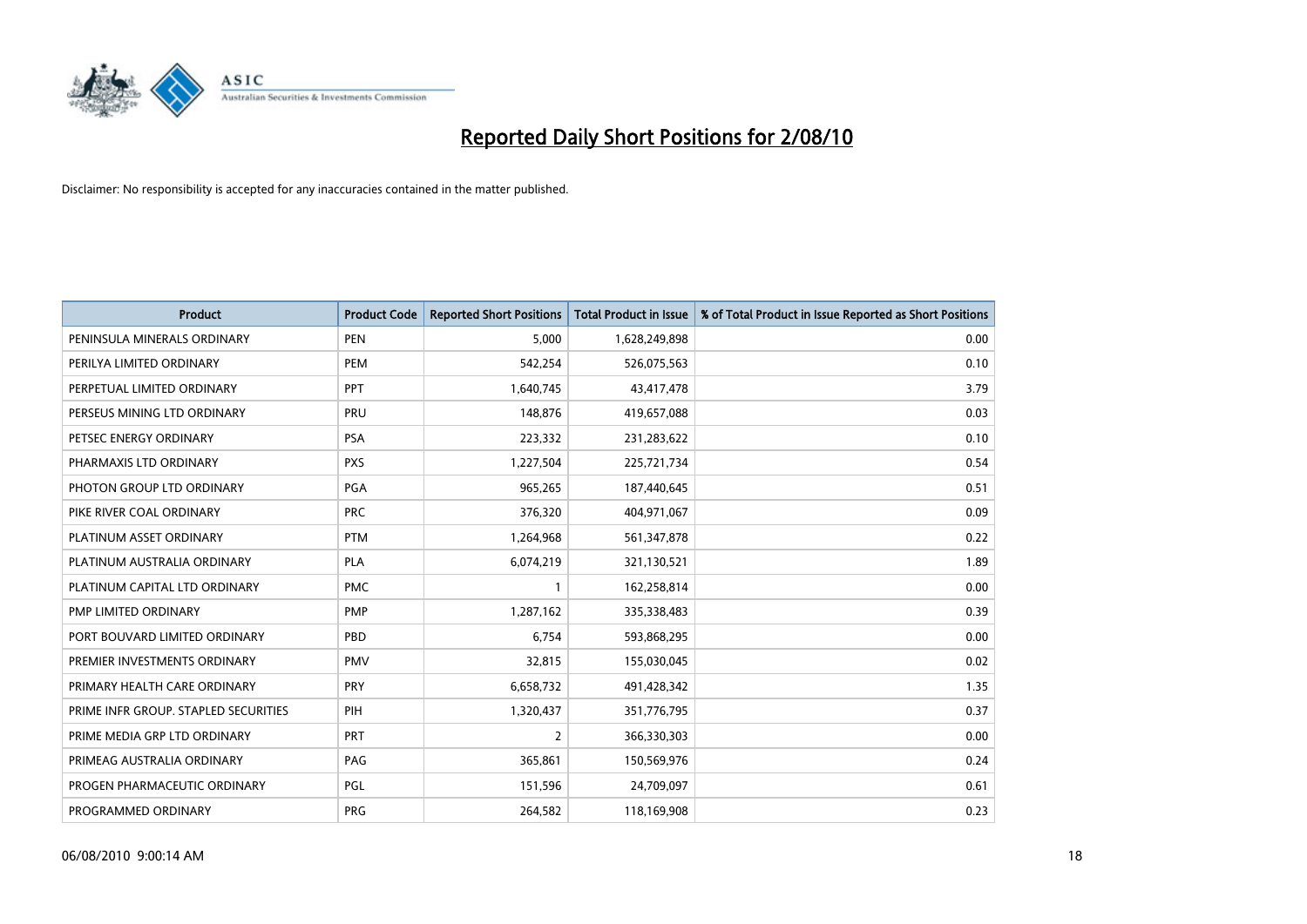

| <b>Product</b>                      | <b>Product Code</b> | <b>Reported Short Positions</b> | Total Product in Issue | % of Total Product in Issue Reported as Short Positions |
|-------------------------------------|---------------------|---------------------------------|------------------------|---------------------------------------------------------|
| <b>PSIVIDA CORP CDI 1:1</b>         | <b>PVA</b>          | 6.878                           | 7,849,757              | 0.09                                                    |
| <b>QANTAS AIRWAYS ORDINARY</b>      | QAN                 | 4,087,127                       | 2,265,123,620          | 0.17                                                    |
| <b>OBE INSURANCE GROUP ORDINARY</b> | OBE                 | 16,245,529                      | 1,035,071,131          | 1.56                                                    |
| RAMELIUS RESOURCES ORDINARY         | <b>RMS</b>          | 12,533                          | 291,200,265            | 0.00                                                    |
| RAMSAY HEALTH CARE ORDINARY         | <b>RHC</b>          | 1,946,714                       | 202,081,252            | 0.96                                                    |
| RANGE RESOURCES LTD ORDINARY        | <b>RRS</b>          | 1,250,000                       | 1,052,019,983          | 0.12                                                    |
| <b>RCR TOMLINSON ORDINARY</b>       | <b>RCR</b>          | 68,067                          | 131,860,172            | 0.05                                                    |
| <b>REA GROUP ORDINARY</b>           | <b>REA</b>          | 4.123                           | 128,439,366            | 0.00                                                    |
| <b>RED FORK ENERGY ORDINARY</b>     | <b>RFE</b>          | 7,696                           | 139,535,000            | 0.01                                                    |
| <b>REDFLEX HOLDINGS ORDINARY</b>    | <b>RDF</b>          | 27,034                          | 110,010,757            | 0.02                                                    |
| REECE AUSTRALIA LTD. ORDINARY       | <b>REH</b>          | 7,307                           | 99,600,000             | 0.01                                                    |
| REED RESOURCES LTD ORDINARY         | <b>RDR</b>          | 268,205                         | 177,271,768            | 0.15                                                    |
| REGIS RESOURCES ORDINARY            | <b>RRL</b>          | 98,305                          | 414,452,125            | 0.01                                                    |
| RESMED INC CDI 10:1                 | <b>RMD</b>          | 918,280                         | 772,670,160            | 0.12                                                    |
| <b>RESOLUTE MINING ORDINARY</b>     | <b>RSG</b>          | 373,561                         | 392,586,434            | 0.08                                                    |
| <b>RESOURCE GENERATION ORDINARY</b> | <b>RES</b>          | 157,911                         | 164,412,477            | 0.10                                                    |
| REVERSE CORP LIMITED ORDINARY       | <b>REF</b>          | 25,141                          | 92,382,175             | 0.03                                                    |
| RHG LIMITED ORDINARY                | <b>RHG</b>          | 13,020                          | 317,910,688            | 0.00                                                    |
| <b>RIDLEY CORPORATION ORDINARY</b>  | <b>RIC</b>          | 99,967                          | 307,817,071            | 0.03                                                    |
| RIO TINTO LIMITED ORDINARY          | <b>RIO</b>          | 11,099,770                      | 606,831,240            | 1.83                                                    |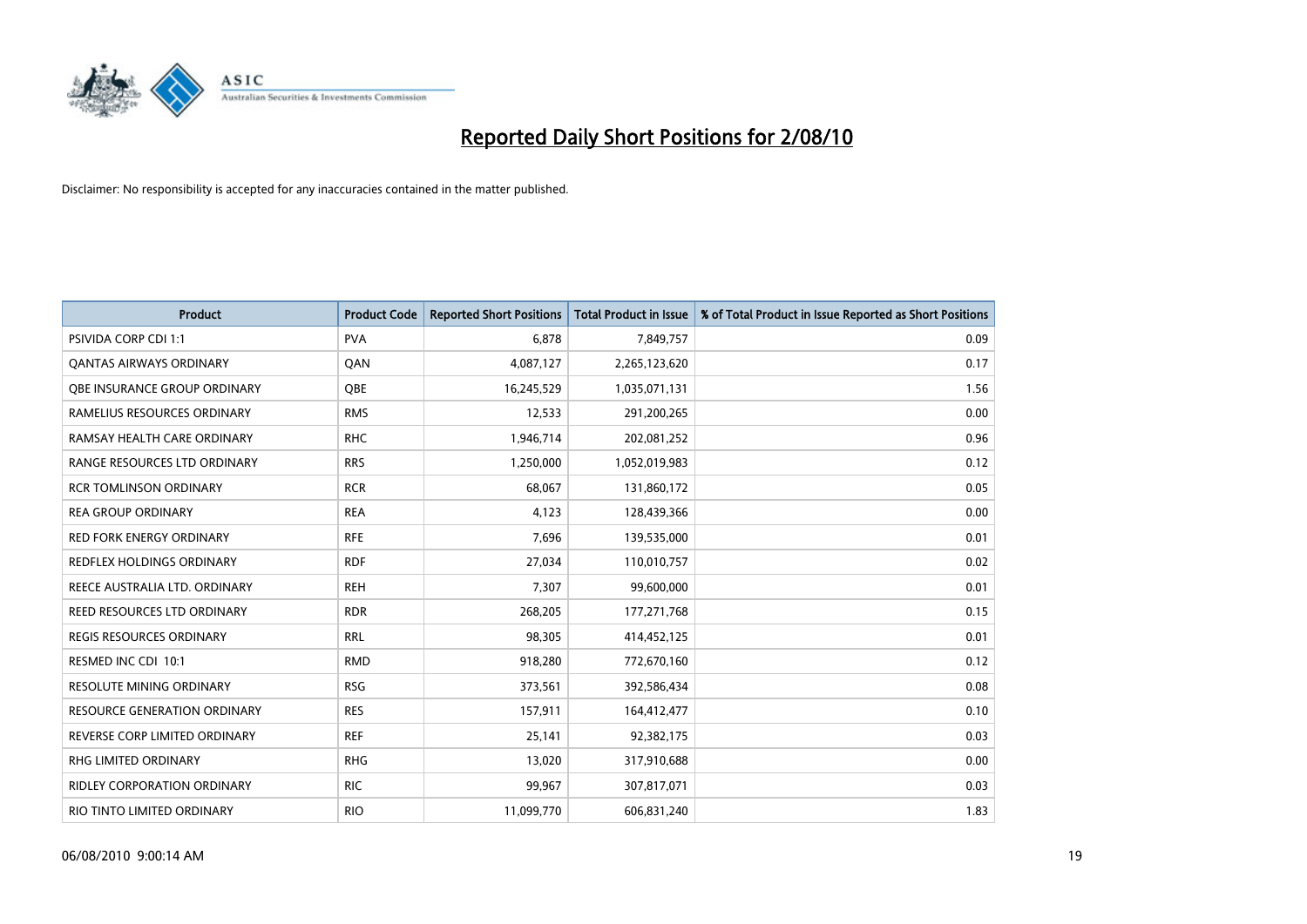

| <b>Product</b>                   | <b>Product Code</b> | <b>Reported Short Positions</b> | Total Product in Issue | % of Total Product in Issue Reported as Short Positions |
|----------------------------------|---------------------|---------------------------------|------------------------|---------------------------------------------------------|
| RIVERCITY MOTORWAY STAPLED       | <b>RCY</b>          | 3,797,254                       | 957,010,115            | 0.39                                                    |
| RIVERSDALE MINING ORDINARY       | <b>RIV</b>          | 200,219                         | 229,636,018            | 0.07                                                    |
| <b>RNY PROPERTY TRUST UNITS</b>  | <b>RNY</b>          | 58,622                          | 263,413,889            | 0.02                                                    |
| ROC OIL COMPANY ORDINARY         | <b>ROC</b>          | 742,047                         | 713,154,560            | 0.11                                                    |
| <b>RURALCO HOLDINGS ORDINARY</b> | <b>RHL</b>          | 6,330                           | 55,019,284             | 0.01                                                    |
| SAI GLOBAL LIMITED ORDINARY      | SAI                 | 283,877                         | 159,619,197            | 0.17                                                    |
| SALMAT LIMITED ORDINARY          | <b>SLM</b>          | 97.243                          | 159,131,983            | 0.06                                                    |
| SANDFIRE RESOURCES ORDINARY      | <b>SFR</b>          | 49,063                          | 131,534,760            | 0.03                                                    |
| SANTOS LTD ORDINARY              | <b>STO</b>          | 2,063,177                       | 832,568,323            | 0.23                                                    |
| SARACEN MINERAL ORDINARY         | <b>SAR</b>          | 92,824                          | 491,818,083            | 0.02                                                    |
| SEDGMAN LIMITED ORDINARY         | <b>SDM</b>          | 150,000                         | 205,986,681            | 0.07                                                    |
| <b>SEEK LIMITED ORDINARY</b>     | <b>SEK</b>          | 4,742,392                       | 336,584,488            | 1.38                                                    |
| SENETAS CORPORATION ORDINARY     | <b>SEN</b>          | 756,999                         | 461,522,263            | 0.16                                                    |
| SERVCORP LIMITED ORDINARY        | SRV                 | 707,222                         | 98,440,807             | 0.71                                                    |
| SERVICE STREAM ORDINARY          | <b>SSM</b>          | 344,663                         | 283,418,867            | 0.12                                                    |
| SEVEN GROUP HOLDINGS ORDINARY    | <b>SVW</b>          | 459,619                         | 305,410,281            | 0.14                                                    |
| SIGMA PHARMACEUTICAL ORDINARY    | SIP                 | 9,466,252                       | 1,178,626,572          | 0.80                                                    |
| SILEX SYSTEMS ORDINARY           | <b>SLX</b>          | 212,000                         | 149,296,747            | 0.14                                                    |
| SILVER LAKE RESOURCE ORDINARY    | <b>SLR</b>          | 399,511                         | 178,757,838            | 0.23                                                    |
| SIMS METAL MGMT LTD ORDINARY     | SGM                 | 1.464.550                       | 203,891,295            | 0.71                                                    |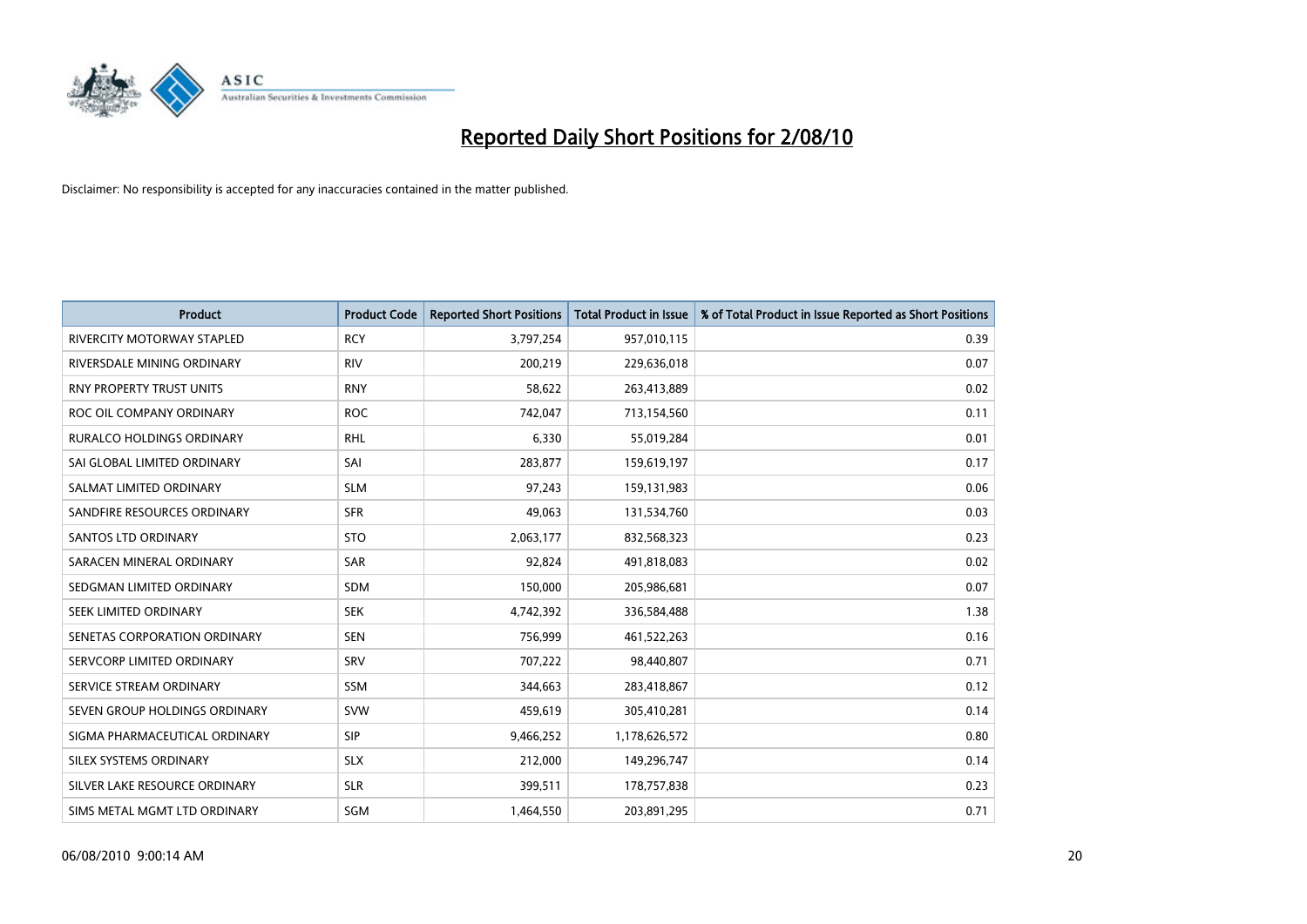

| <b>Product</b>                           | <b>Product Code</b> | <b>Reported Short Positions</b> | <b>Total Product in Issue</b> | % of Total Product in Issue Reported as Short Positions |
|------------------------------------------|---------------------|---------------------------------|-------------------------------|---------------------------------------------------------|
| SINGAPORE TELECOMM. CHESS DEPOSITARY INT | SGT                 | 4,618,401                       | 440,346,022                   | 1.05                                                    |
| SKILLED GROUP LTD ORDINARY               | <b>SKE</b>          | 149,385                         | 190,738,408                   | 0.07                                                    |
| SKY CITY ENTERTAIN, ORDINARY             | <b>SKC</b>          | 7,334,736                       | 575,114,687                   | 1.27                                                    |
| SKY NETWORK ORDINARY                     | <b>SKT</b>          | 783,650                         | 389,139,785                   | 0.20                                                    |
| SMS MANAGEMENT, ORDINARY                 | <b>SMX</b>          | 3,641                           | 67,182,500                    | 0.01                                                    |
| SONIC HEALTHCARE ORDINARY                | SHL                 | 2,921,027                       | 388,429,875                   | 0.75                                                    |
| SOUL PATTINSON (W.H) ORDINARY            | SOL                 | 14,743                          | 238,640,580                   | 0.00                                                    |
| SP AUSNET STAPLED SECURITIES             | SPN                 | 3,732,001                       | 2,748,353,504                 | 0.14                                                    |
| SPARK INFRASTRUCTURE STAPLED SECURITIES  | SKI                 | 3,138,269                       | 1,031,911,394                 | 0.30                                                    |
| SPDR 200 FUND ETF UNITS                  | STW                 | 5,258                           | 58,028,081                    | 0.01                                                    |
| SPECIALTY FASHION ORDINARY               | <b>SFH</b>          | 1,022,212                       | 190,964,693                   | 0.53                                                    |
| SPHERE MINERALS LTD ORDINARY             | <b>SPH</b>          | 77,280                          | 171,348,151                   | 0.04                                                    |
| SPOTLESS GROUP LTD ORDINARY              | SPT                 | 849,513                         | 259,309,656                   | 0.31                                                    |
| ST BARBARA LIMITED ORDINARY              | <b>SBM</b>          | 29,256,100                      | 1,953,168,407                 | 1.49                                                    |
| STAGING CONNECTIONS ORDINARY             | <b>STG</b>          | 2,917,189                       | 783,175,134                   | 0.37                                                    |
| STH AMERICAN COR LTD ORDINARY            | SAY                 | 9,200                           | 206,832,027                   | 0.00                                                    |
| STHN CROSS MEDIA ORDINARY                | SXL                 | 184,270                         | 378,827,750                   | 0.05                                                    |
| STOCKLAND UNITS/ORD STAPLED              | SGP                 | 12,263,766                      | 2,383,036,717                 | 0.51                                                    |
| <b>STRAITS RESOURCES ORDINARY</b>        | <b>SRL</b>          | 5,377,702                       | 255,203,613                   | 2.10                                                    |
| STW COMMUNICATIONS ORDINARY              | SGN                 | 92,779                          | 364,310,964                   | 0.02                                                    |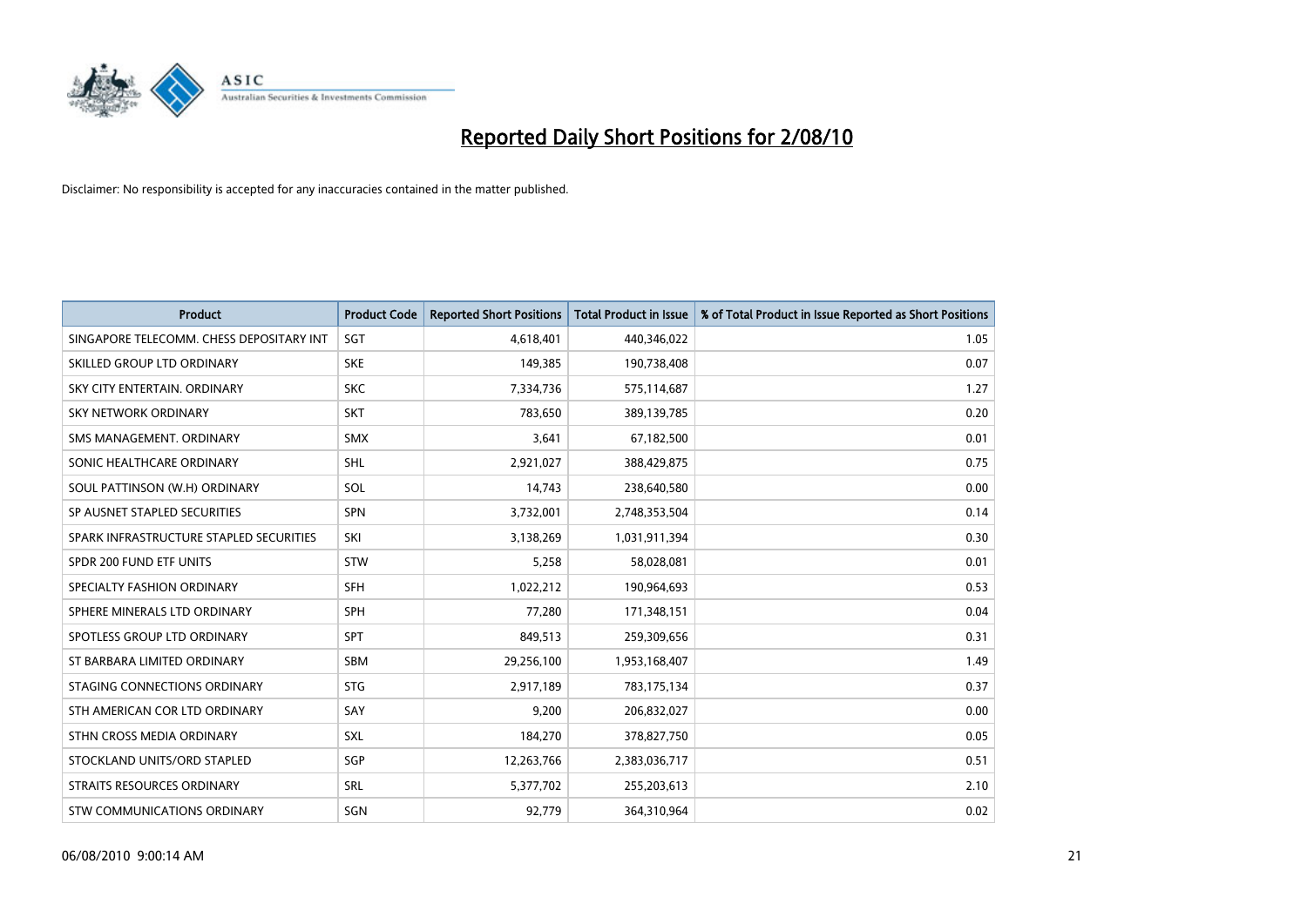

| <b>Product</b>                       | <b>Product Code</b> | <b>Reported Short Positions</b> | <b>Total Product in Issue</b> | % of Total Product in Issue Reported as Short Positions |
|--------------------------------------|---------------------|---------------------------------|-------------------------------|---------------------------------------------------------|
| SUNCORP-METWAY, ORDINARY             | <b>SUN</b>          | 6,936,979                       | 1,281,390,524                 | 0.53                                                    |
| SUNDANCE RESOURCES ORDINARY          | <b>SDL</b>          | 15,930,861                      | 2,709,995,932                 | 0.57                                                    |
| SUNLAND GROUP LTD ORDINARY           | <b>SDG</b>          | 57,162                          | 251,107,692                   | 0.01                                                    |
| SUPER CHEAP AUTO GRP ORDINARY        | <b>SUL</b>          | 362,192                         | 127,532,302                   | 0.28                                                    |
| SWICK MINING ORDINARY                | <b>SWK</b>          | 1,548                           | 236,724,970                   | 0.00                                                    |
| SYMEX HOLDINGS ORDINARY              | SYM                 | 6,633                           | 125,037,628                   | 0.01                                                    |
| <b>TABCORP HOLDINGS LTD ORDINARY</b> | <b>TAH</b>          | 7,468,069                       | 612,625,759                   | 1.21                                                    |
| <b>TALENT2 INTERNATION ORDINARY</b>  | <b>TWO</b>          | $\overline{7}$                  | 141,089,346                   | 0.00                                                    |
| TAP OIL LIMITED ORDINARY             | <b>TAP</b>          | 265,802                         | 156,485,921                   | 0.17                                                    |
| TASSAL GROUP LIMITED ORDINARY        | <b>TGR</b>          | 2,166,171                       | 144,197,882                   | 1.49                                                    |
| <b>TATTS GROUP LTD ORDINARY</b>      | <b>TTS</b>          | 7,071,676                       | 1,281,937,479                 | 0.54                                                    |
| TECHNOLOGY ONE ORDINARY              | <b>TNE</b>          | 579                             | 300,303,455                   | 0.00                                                    |
| TELECOM CORPORATION ORDINARY         | <b>TEL</b>          | 40,352,138                      | 1,920,694,831                 | 2.07                                                    |
| TELSTRA CORPORATION, ORDINARY        | <b>TLS</b>          | 47,013,263                      | 12,443,074,357                | 0.36                                                    |
| TEN NETWORK HOLDINGS ORDINARY        | <b>TEN</b>          | 4,661,138                       | 1,045,236,720                 | 0.44                                                    |
| TFS CORPORATION LTD ORDINARY         | <b>TFC</b>          | 98,929                          | 227,360,909                   | 0.04                                                    |
| THAKRAL HOLDINGS GRP ORDINARY/UNIT   | <b>THG</b>          | 133,963                         | 584,645,014                   | 0.02                                                    |
| THE REJECT SHOP ORDINARY             | <b>TRS</b>          | 13,645                          | 26,033,570                    | 0.05                                                    |
| THOR MINING PLC CHESS DEPOSITARY     | <b>THR</b>          | 2,307                           | 189,520,445                   | 0.00                                                    |
| THORN GROUP LIMITED ORDINARY         | <b>TGA</b>          | 2,360                           | 129,441,655                   | 0.00                                                    |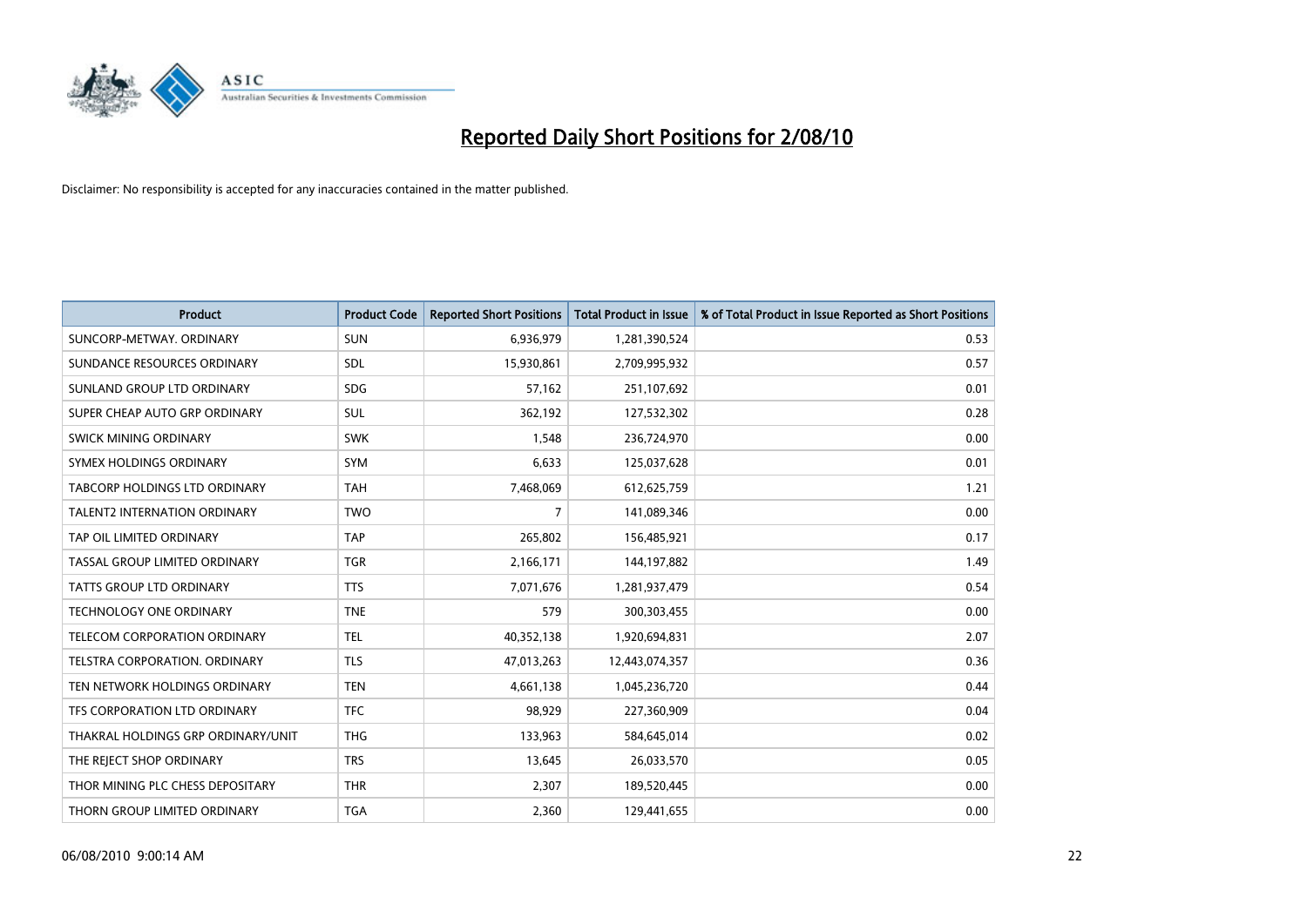

| <b>Product</b>                            | <b>Product Code</b> | <b>Reported Short Positions</b> | <b>Total Product in Issue</b> | % of Total Product in Issue Reported as Short Positions |
|-------------------------------------------|---------------------|---------------------------------|-------------------------------|---------------------------------------------------------|
| TIMBERCORP LIMITED ORDINARY               | <b>TIM</b>          | 2,753,045                       | 352,071,429                   | 0.78                                                    |
| TISHMAN SPEYER UNITS                      | <b>TSO</b>          | 59,685                          | 338,440,904                   | 0.01                                                    |
| TNG LIMITED ORDINARY                      | <b>TNG</b>          | 4,321                           | 258,055,076                   | 0.00                                                    |
| TOLL HOLDINGS LTD ORDINARY                | TOL                 | 9,562,474                       | 702,867,609                   | 1.32                                                    |
| TORO ENERGY LIMITED ORDINARY              | <b>TOE</b>          | 35,404                          | 964,936,676                   | 0.00                                                    |
| <b>TOWER AUSTRALIA ORDINARY</b>           | <b>TAL</b>          | 1,392,201                       | 415,928,881                   | 0.33                                                    |
| <b>TOWER LIMITED ORDINARY</b>             | <b>TWR</b>          | 722,090                         | 260,631,787                   | 0.27                                                    |
| TOX FREE SOLUTIONS ORDINARY               | <b>TOX</b>          | 94,147                          | 91,661,500                    | 0.09                                                    |
| TPG TELECOM LIMITED ORDINARY              | <b>TPM</b>          | 456,676                         | 767,849,104                   | 0.06                                                    |
| TRANSFIELD SERV INFR STAPLED SECURITIES   | <b>TSI</b>          | 357,693                         | 432,184,488                   | 0.08                                                    |
| <b>TRANSFIELD SERVICES ORDINARY</b>       | <b>TSE</b>          | 23,465                          | 414,278,904                   | 0.01                                                    |
| TRANSPACIFIC INDUST. ORDINARY             | <b>TPI</b>          | 6,525,259                       | 960,638,735                   | 0.67                                                    |
| TRANSURBAN GROUP TRIPLE STAPLED SEC.      | <b>TCL</b>          | 12,871,038                      | 1,414,667,986                 | 0.89                                                    |
| TRINITY GROUP STAPLED SECURITIES          | <b>TCO</b>          | 3,419                           | 231,701,539                   | 0.00                                                    |
| TROY RESOURCES NL ORDINARY                | <b>TRY</b>          | 88,497                          | 87,474,323                    | 0.11                                                    |
| UGL LIMITED ORDINARY                      | UGL                 | 3,755,814                       | 165,928,705                   | 2.25                                                    |
| UNILIFE CORPORATION CDI 6:1               | <b>UNS</b>          | 34,211                          | 238,135,980                   | 0.01                                                    |
| UXC LIMITED ORDINARY                      | <b>UXC</b>          | 708,109                         | 295,643,019                   | 0.23                                                    |
| VALAD PROPERTY GROUP STAPLED US PROHIBIT. | <b>VPG</b>          | 4,497,767                       | 2,287,682,926                 | 0.20                                                    |
| VDM GROUP LIMITED ORDINARY                | <b>VMG</b>          | 11,116                          | 195,613,088                   | 0.01                                                    |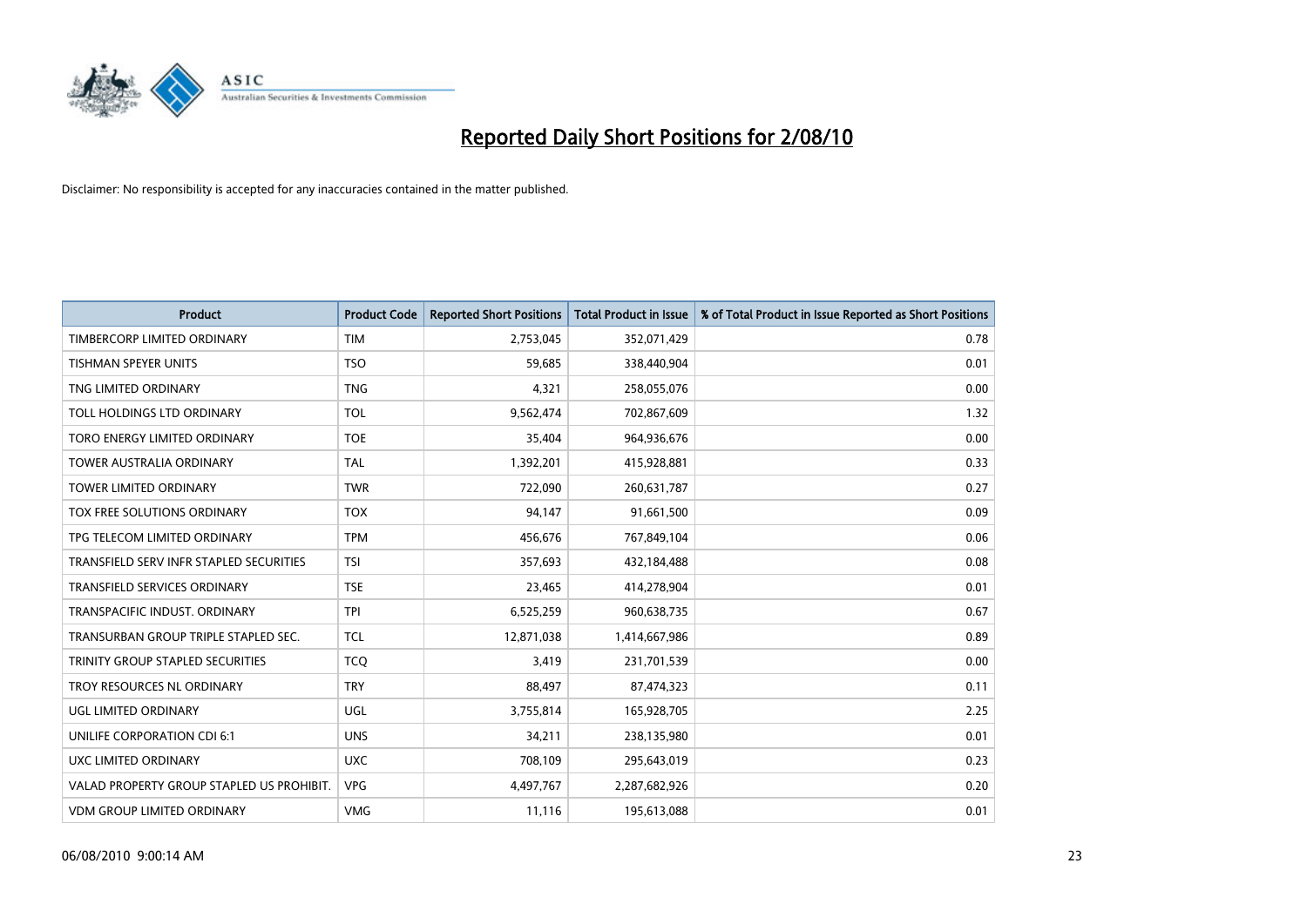

| <b>Product</b>                            | <b>Product Code</b> | <b>Reported Short Positions</b> | <b>Total Product in Issue</b> | % of Total Product in Issue Reported as Short Positions |
|-------------------------------------------|---------------------|---------------------------------|-------------------------------|---------------------------------------------------------|
| <b>VENTURE MINERALS ORDINARY</b>          | <b>VMS</b>          | 6,500                           | 168, 163, 334                 | 0.00                                                    |
| VILLAGE ROADSHOW LTD ORDINARY             | <b>VRL</b>          | 682                             | 114,217,649                   | 0.00                                                    |
| VILLAGE ROADSHOW LTD 'A' CLASS PREFERENCE | <b>VRLPA</b>        | 48,123                          | 52,235,451                    | 0.09                                                    |
| <b>VIRGIN BLUE HOLDINGS ORDINARY</b>      | <b>VBA</b>          | 14,497,560                      | 2,209,126,568                 | 0.63                                                    |
| <b>VISION GROUP HLDGS ORDINARY</b>        | <b>VGH</b>          | 78,000                          | 72,671,765                    | 0.11                                                    |
| <b>VITA GROUP LTD ORDINARY</b>            | <b>VTG</b>          | 75,190                          | 141,247,800                   | 0.05                                                    |
| VITERRA INC CDI 1:1                       | <b>VTA</b>          | 2,664                           | 68,629,939                    | 0.00                                                    |
| <b>WAREHOUSE GROUP ORDINARY</b>           | <b>WHS</b>          | 327,527                         | 311,195,868                   | 0.11                                                    |
| <b>WATPAC LIMITED ORDINARY</b>            | <b>WTP</b>          | 36,870                          | 181,326,206                   | 0.01                                                    |
| <b>WDS LIMITED ORDINARY</b>               | <b>WDS</b>          | 63,084                          | 143,107,458                   | 0.04                                                    |
| <b>WEBJET LIMITED ORDINARY</b>            | <b>WEB</b>          | 94,704                          | 76,861,278                    | 0.13                                                    |
| <b>WESFARMERS LIMITED ORDINARY</b>        | <b>WES</b>          | 21,225,754                      | 1,005,167,663                 | 2.10                                                    |
| WESFARMERS LIMITED PARTIALLY PROTECTED    | <b>WESN</b>         | 4,579,065                       | 151,904,499                   | 3.01                                                    |
| WEST AUSTRALIAN NEWS ORDINARY             | <b>WAN</b>          | 6,194,380                       | 216,011,546                   | 2.87                                                    |
| WESTERN AREAS NL ORDINARY                 | <b>WSA</b>          | 6,192,120                       | 179,735,899                   | 3.44                                                    |
| WESTERN DESERT RES. ORDINARY              | <b>WDR</b>          | 948                             | 134,511,656                   | 0.00                                                    |
| WESTFIELD GROUP ORD/UNIT STAPLED SEC      | <b>WDC</b>          | 3,653,396                       | 2,307,773,663                 | 0.14                                                    |
| WESTPAC BANKING CORP ORDINARY             | <b>WBC</b>          | 19,632,178                      | 2,989,104,006                 | 0.62                                                    |
| WHITE ENERGY COMPANY ORDINARY             | <b>WEC</b>          | 5,714,552                       | 236,766,184                   | 2.39                                                    |
| WHITEHAVEN COAL ORDINARY                  | <b>WHC</b>          | 1,024,700                       | 493,650,070                   | 0.21                                                    |